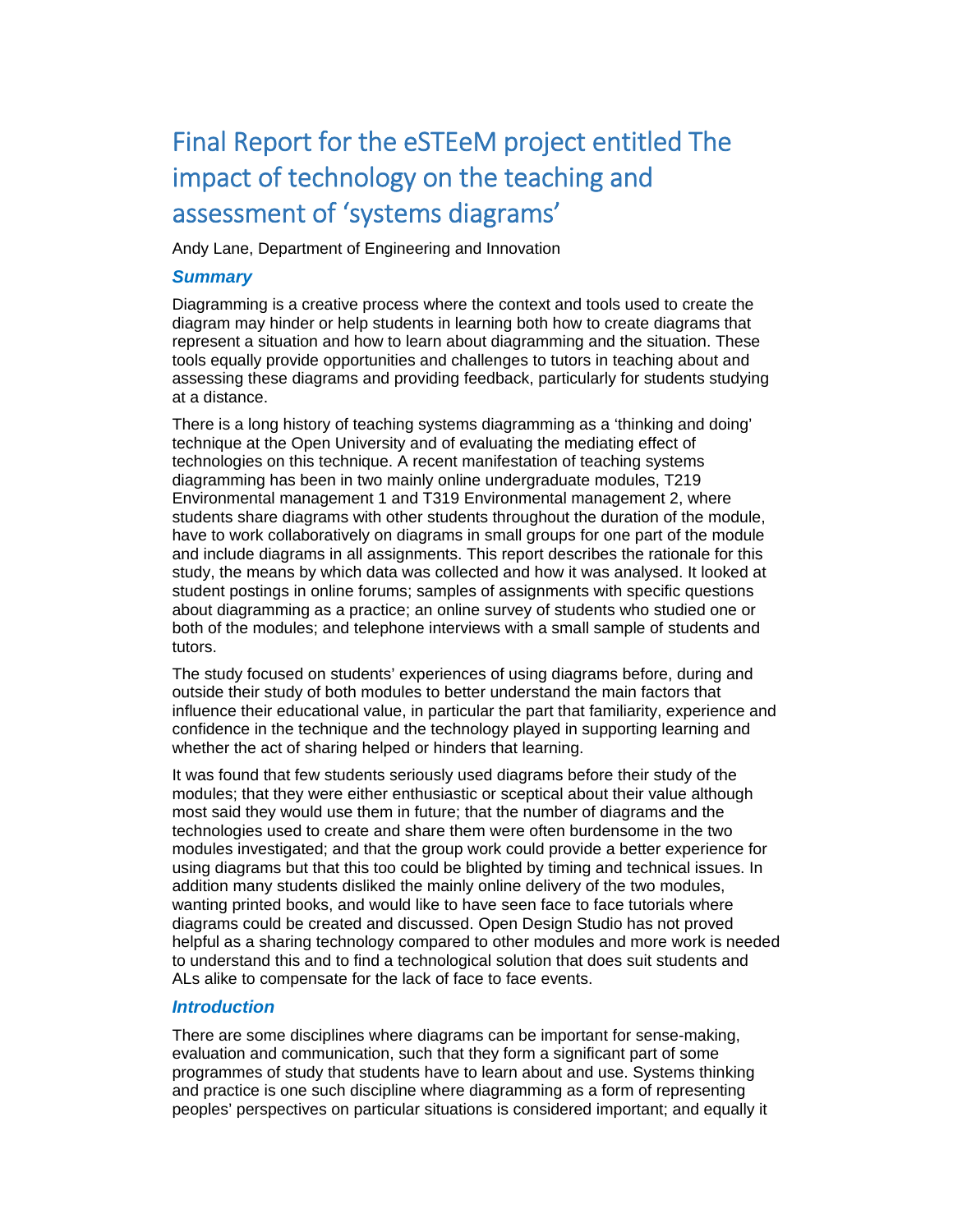is a discipline that has mostly been applied to managing complex or messy situations in which people are trying to take action (Checkland, 1999; Reynolds and Holwell, 2010) and unsurprisingly has been extensively applied to managing complex environmental situations with many actors and stakeholders (e.g. Seiffert and Loch, 2005; Ison, 2010).

There is a long history at the Open University (OU) of teaching (and researching) systems thinking in practice (Lane, 1999; 2013) and of applying it to environmental situations and sustainability (Blackmore et al, 2015) although it is by no means unique in doing so (Karlson et al). However it is more unique in that it has largely been doing so through distance teaching and learning. Distance teaching and learning of practical subjects and skills is challenging in many ways. Firstly, there may be issues of access to necessary technical equipment and secondly of sharing and collaborating on particular activities. Secondly, in a classroom setting it is possible to use very low-tech means (pens and paper) for individual students or group of students to collectively (and synchronously) create, share and discuss diagrammatic representations of complex or messy situations under supervision or guidance of a teacher or instructor. Thirdly, for distance learners distributed through time (zones) and (geographical) spaces around the world similar activities more often rely on the appropriate use of (asynchronous) information and communication technologies. Equally, whereas a classroom based cohort in a traditional university largely involves interactions between a single teacher and a relatively small group of full time students taking one, possibly two, related degrees, a distance learning module at the OU often has a large population in the hundreds, with students taking the module part time as one component of several different qualifications, and with groups of 20-25 students allocated to a tutor.

In the past the OU relied on the postal system for students to submit their assignments, including hand drawn diagrams relevant to that assignment. Some students were also able to practice drawing diagrams individually and collectively in optional face to face tutorials (the geographical and temporal availability and accessibility of such tutorials has diminished in recent years). All students on some modules could also attend a one week discipline based residential school (originally the Systems Summer School from 1972 to 2000; later on the residential school module TXR248 from 2000 to 2007) where they could have extensive involvement in creating, sharing and debating diagrams. However no face to face tutorials or residential school modules are now run alongside such modules as costs of running them and demands on students' time, many of whom were in full time work and faced difficulties in attending, made them unviable parts of the curriculum except for subjects requiring the use of specialist scientific or technical equipment in laboratories or workshops.

From the 1990s onwards the widespread adoption of personal computers and the emergence of the internet (in particular the World Wide Web) began changing the ways in which distance learners could create and share their diagrams. Firstly in the 1990s they could use graphical packages to produce diagrams to include in assignments. Second, the teaching and learning of diagramming as a skill that had been principally done through static text based material (sometimes with audio or video elements) could be supplemented and strengthened by being presented in dynamic interactive media in the 2000s (Lane and Morris, 2001; Lane, 2013). A version of the interactive media resource used in the 2000s can be found at http://systems.open.ac.uk/materials/T552/.

Previous research at the OU has shown that: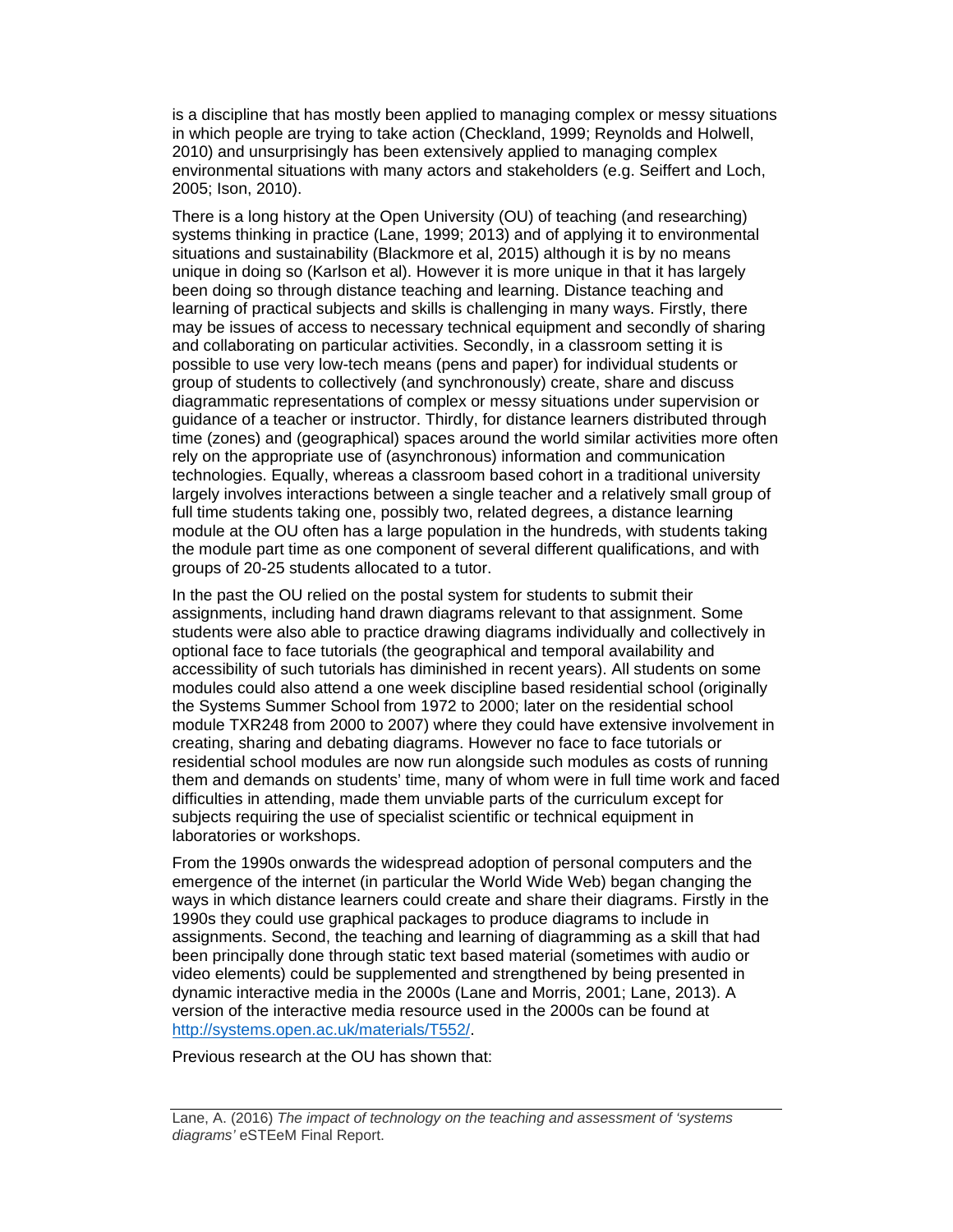*'students on a distance taught systems module preferred to learn diagramming in face to face situations as part of a group even though that was the least used mode. However, learning diagramming by themselves through a mix of technology mediated modes was not seen as substantially less valuable. Both print and web based teaching modes were the most popular in terms of use by the students. This indicated that the mediating technologies available at the time could successfully substitute for face to face learning of diagramming skills in the view of the learners themselves. However, the nature and capabilities of the technologies have developed since then to include videoconferencing or other virtual collaboration tools which can replicate some of the features of a group based face to face teaching model. New studies are needed which both broaden and deepen our understanding of diagramming in systems practice and how technologies have supported the teaching and learning of diagramming for systems thinking in practice.' (Lane, 2013 p 328).* 

This report details a recent study conducted in 2015 on two new, almost wholly online, modules on environmental management, where systems thinking and practices, particularly diagramming, are a defining feature. As well as nearly all the teaching materials being online, all interactions between students and tutors were online, and students had to undertake a significant group task online.

# *The modules*

The focus of this study was mainly on the experiences and perspectives of students, supplemented by those of tutors, within two related modules, namely T219 *Environmental management 1* and T319 *Environmental management 2*. These two 30 credit modules are core components of B/Q72 BSc in Environmental management and technology; but they are also optional modules within B/Q19 BA in Environmental Studies, the BEng (B/Q65), and also the Open degree (BD/QD)(see also Annex 3 for some key data on the modules).

The two modules have a similar structure and philosophy as well as approaches to teaching, learning and assessment. The module is broken down into three equal blocks of about 100 hours. The first block looks at issues related to environmental management at the domestic or household context; the second deals with environmental management within organisations; and the third block covers environmental management within community settings.

Each module uses systems thinking and practice, including the use of diagramming, as a key toolset alongside an action learning model. Throughout each block there are a number of online activities, many of which include producing diagrams and sharing them with their tutor group or the whole module cohort through a version of Open Design Studio called the Display Wall, and at the end of each block there is a tutor marked assignment (TMA), again which requires the inclusion of diagrams as part of the assignment. The third block requires smaller groups within each tutor group to spend 6-8 weeks on a group activity that informs the third TMA (while the activity is done in groups, students produce individual TMAs but have to reflect on the group process). Finally, students have to produce an end of module assignment (EMA) which once again requires the inclusion of a number of diagrams.

There is a consistent set of 'systems diagrams' taught within each module and which students have to both learn and apply. Some they might have met before in their studies or even in their working lives but for most students mastering the purpose, value and technicalities of this set of diagrams represents a significant outcome of the modules. The core set of 'systems diagrams' is: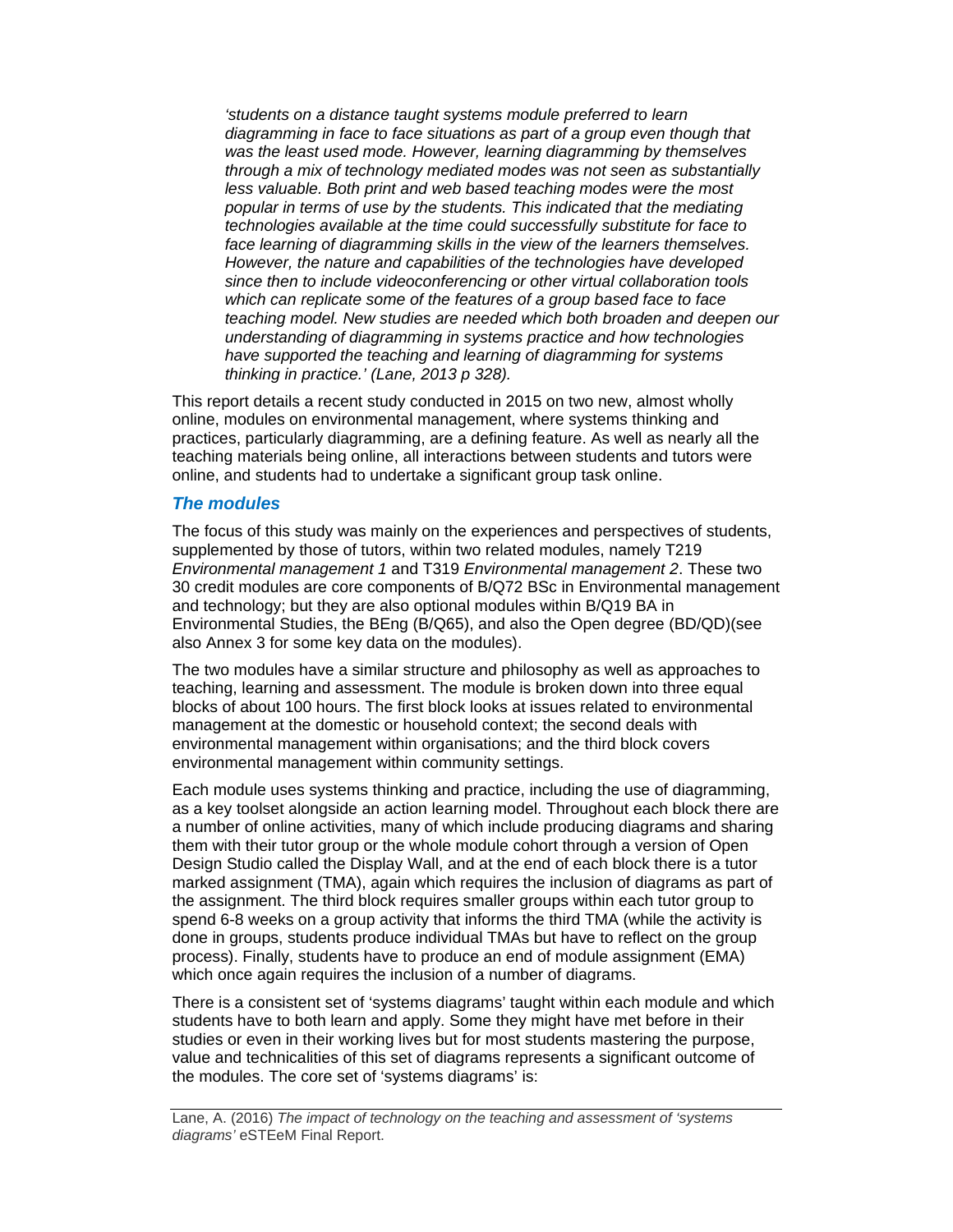- Spray diagrams
- Systems maps
- Influence diagrams
- Causal loop diagrams
- Rich pictures

In calling these 'systems' diagrams the module teams were not claiming that these diagrams necessarily originated with the discipline of system thinking itself, nor that they are unique to that discipline. They are being called 'systems' diagrams because they are diagrams that are regularly used as ways of thinking about and representing aspects of complex systems and are key features of systems approaches to managing complexity where situations are looked at as if they were a system from the perspective of those people creating the diagrams (Armson, 2011; Checkland, 1999). The teaching of diagramming as a technique within both modules is covered statically in a printed Resource Book<sup>1</sup> and dynamically in an online Resource Bank<sup>2</sup> while all the remaining online teaching materials themselves include many examples of the diagrams as applied to environmental management situations. Lastly, students are also pointed at a free interactive Guide to Diagrams on OpenLearn.

Finally, T219 was first presented in 2013 $J<sup>3</sup>$  and T319 in 2014J. This study primarily relates to students taking the 2014J presentations of both modules, although some references will be made to other presentations where appropriate. There were 277 and 135 students who started T219 and T319 respectively and 171 and 94 who completed the module (the many reasons for non-completion are not the focus of this study, including the 29 and 5 student respectively who deferred their studies during this presentation to a subsequent presentation [see annex 3], but it is important to note that the surveys only involve students who have completed the modules). Of the 135 students on T319 2014J 44 had taken the first presentation of T219 in October 2013 while seven students started both modules concurrently in October 2014.

# *Methods*

The project was approved by eSTEeM in March 2015 and the budget and final timetable agreed in April 2015.

During June/July 2015, I sought and obtained a favourable opinion by the Open University Human Research Ethics Committee by Chair's action (HREC/2015/2070/Lane/1); alongside successful applications to the Student Research Project Panel (SRPP application 2015/064) and to the Data Protection Coordinator. The SRPP approval was particularly useful as it meant that the Student Statistics and Survey Team would help me with administering the online survey and selecting the sample of students.

A number of different means were used to collect mostly qualitative data on the experiences and perspectives of students (and tutors) with 'systems diagrams' in these two modules in the four months after the module had finished (July to October 2015). It was decided to do this post hoc data collection rather than during the presentations so as not to have any impact on their studies, although it is recognised

l

<sup>1</sup> Available as an ebook at

https://learn2.open.ac.uk/pluginfile.php/1206755/mod\_resource/content/4/Resource%20book. pdf<br><sup>2</sup> See <u>https://learn2.open.ac.uk/mod/oucontent/view.php?id=490160</u><br><sup>3</sup> This J indicates an October start date

Lane, A. (2016) *The impact of technology on the teaching and assessment of 'systems diagrams'* eSTEeM Final Report.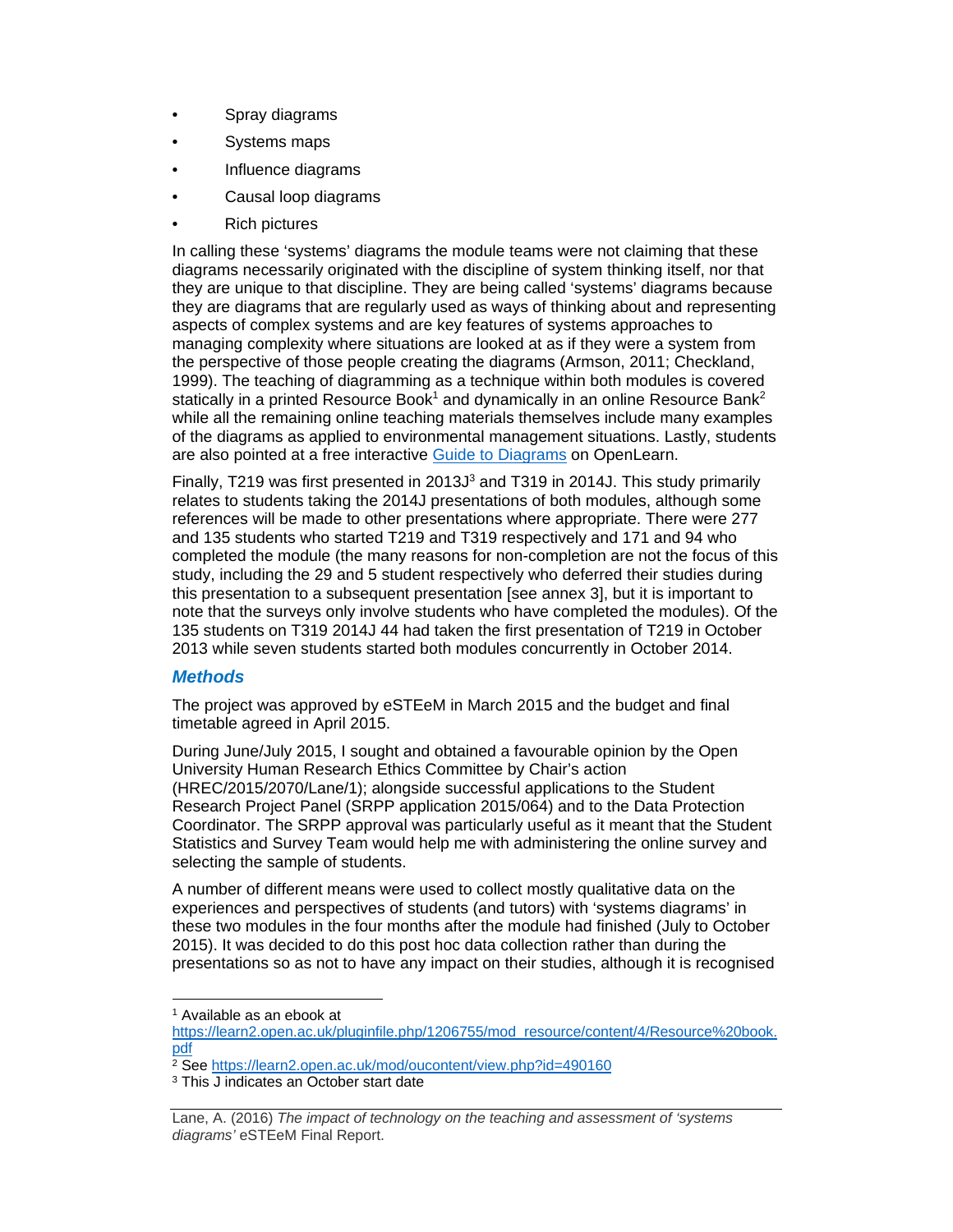that perspectives and recall may change over time. It was also decided not to collect or use any personal data on the students within the analyses beyond knowing which module(s) they had studied as the prime aim was to thematically analyse the data for its qualitative aspects and not its quantitative aspects and to build up a representative picture by triangulating the analyses of the different data sources.

First, both modules' online forums were examined in August 2015 to see if there were any conversation threads that involved diagramming and later analysed to see what the substance of those conversations was. Each module has 5 distinct forums: a café forum; one for each of the 3 blocks and an EMA forum). T219's 13J and 14J presentations and the T319 14J presentation were examined.

Second, the EMA for T219 14J had a part of one question that asked: '*Write a short commentary on your experiences (both positive and negative) of using systems diagrams in making sense of environmental management situations'*. A semi-random sample of 58 of these EMA answers was taken in August 2015 for later examination and analysis.

Third, a short online survey of 233 students who had studied T219 and/or T319 in 14J and who had not been involved in another special survey that year was administered by the OU's Student Statistics and Survey Team (some T319 students may have taken T219 in 13J but this was not part of the selection criteria). This questionnaire involved 9 questions of which 8 mainly asked for free text responses (see Annex 1). A link to the survey was sent to 233 students on 17th August 2015 and a reminder email was sent to 212 students on 1<sup>st</sup> September and the survey remained open until 15<sup>th</sup> September. 42 responses were received, 30 where all answers were completed and 12 incomplete responses, giving an overall response rate of 18.0%. The Survey Team then provided a spreadsheet containing all the raw data from the respondents as well as a pdf copy to enable analysis.

Fourth, a sample of six students from the 12 who had agreed to do a follow up interview within the online survey were contacted and interviewed by a freelance educational researcher in October 2015. The students were asked six questions (see Annex 2) by telephone, their responses being recorded and then transcribed before being thematically analysed.

Fifth, three tutors from T219 and T319 nominated by the respective module team chairs, were also interviewed by telephone in October 2015. They were asked a separate set of six questions (see Annex 2) with their responses being recorded and then transcribed before being thematically analysed.

# *Results*

#### **Module forums**

Diagrams and diagramming was not a significant topic in any of the forums in any of the presentations. It was the subject of only 11 discussion threads out of a total of 136 on T219 13J; 5 of 97 on T219 14J; and 11 of 291 on T319 14J. No single thread involved more than 10 postings and most were under six postings. Almost all the threads on diagrams fell into one of three fairly equal categories:

1) Queries from students about the 'rules' around drawing diagrams in the modules and for assignments:

*I have been experimenting with rich pictures and enjoy drawing them. However, I have tried doing one using cartoons and images off the internet and really enjoyed the approach. Can I use this approach in TMA's? and if so are there any conventions I need to follow ?* T219 13J

Lane, A. (2016) *The impact of technology on the teaching and assessment of 'systems diagrams'* eSTEeM Final Report.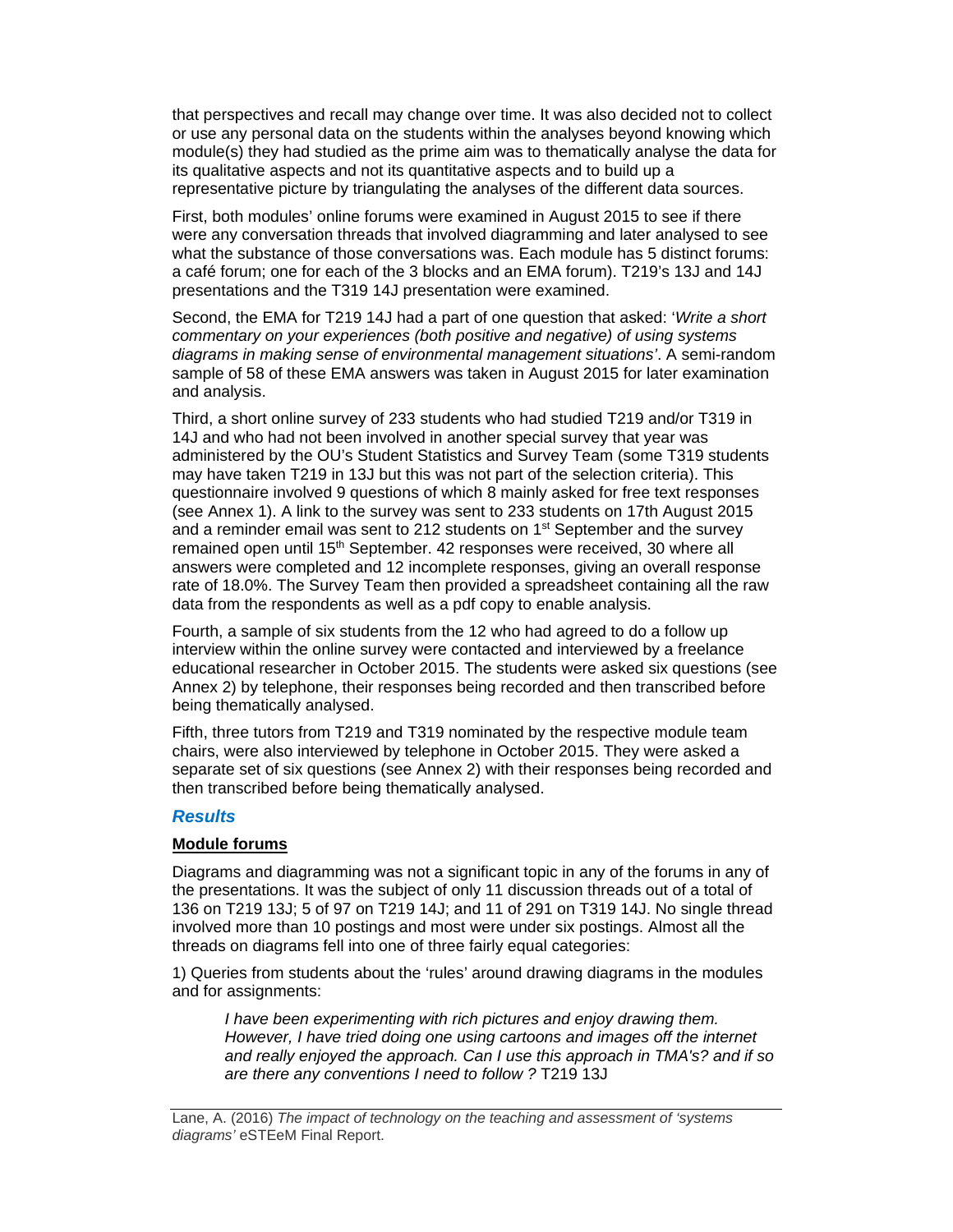2) Queries from students about the technical aspects of creating digital versions of diagrams for including in assignments or posting to the Display Wall:

*I find drawing and writing difficult due to problems with my hands so I've been using software to help. My tutor suggested I mention it in case it could be of help to anyone else.* 

*For drawing rich pictures I've been able to borrow my daughter's iPad (very occasionally!) and I used an app called Penultimate.* 

*For all the other diagrams I've used a free trial of Inspiration (free for 30 days). It makes it really easy to draw and link the components within the diagram. I was also told about Microsoft Visio but in true Microsoft fashion it's a nightmare to use and nowhere near as good as Inspiration though that is just my opinion! I did follow the tutorial in Inspiration so maybe I should try the same for Visio! Previously I was using Power Point and taking a screen shot but Inspiration is much faster and easier.*); T219 14J

3) Sharing of found or self-generated diagrams on environmental topics by students and AL moderators, often but not always in the styles used in the module:

*[AL] Another diagram that aligns more with Block 1 themes- climate change, and the role of the individual.* 

*This blend of spray and rich picture diagramming below was created by Sharon Genovese, founder of an anti–global warming group called "Live the Solution". A lot of the words and symbols seem to be associated with the DOING stage of the T219 cycle.* 

*The mind map, as well as several others, are featured in her free e-book Global Warming: A Mind Mapper's Guide to the Science and Solutions (PDF, 5 MB / 103 pages). http://live-the-solution.com/mindmaps/.* T219 13J

Of the five main diagramming types used in the modules rich pictures dominated all 3 categories.

#### **T219 EMA answers**

The 58 answers sampled were copied and pasted into a word document and coded A, B, C through to Z, then AA through to ZZ, and finally AAA through to GGG. They were then examined and categorised for two aspects. The first was the predominant narrative approach used; the second was for particular issues to do with the process of diagramming.

The question was designed to get a personal reflection on the students' experiences of diagramming, both good and bad, and yet the narratives used in the answers was surprisingly varied. Six sets of narratives were identified, five of which provide a spectrum from the very positive to the very negative responses. These are described below.

At one extreme is the *sceptic* (n=2; 3.4%) where the students did not find the diagramming at all useful:

*My overall experience of systems diagrams has not been a positive. Systems diagrams do not allow me to be or feel natural in communicating my thinking effectively as I should be and therefore I struggle when trying to fulfil my sense making of environmental management situations. Systems diagrams feel like a forced and channelled method of expressing this, hampering/suppressing my creative and freethinking flow*. (Answer VV)

Lane, A. (2016) *The impact of technology on the teaching and assessment of 'systems diagrams'* eSTEeM Final Report.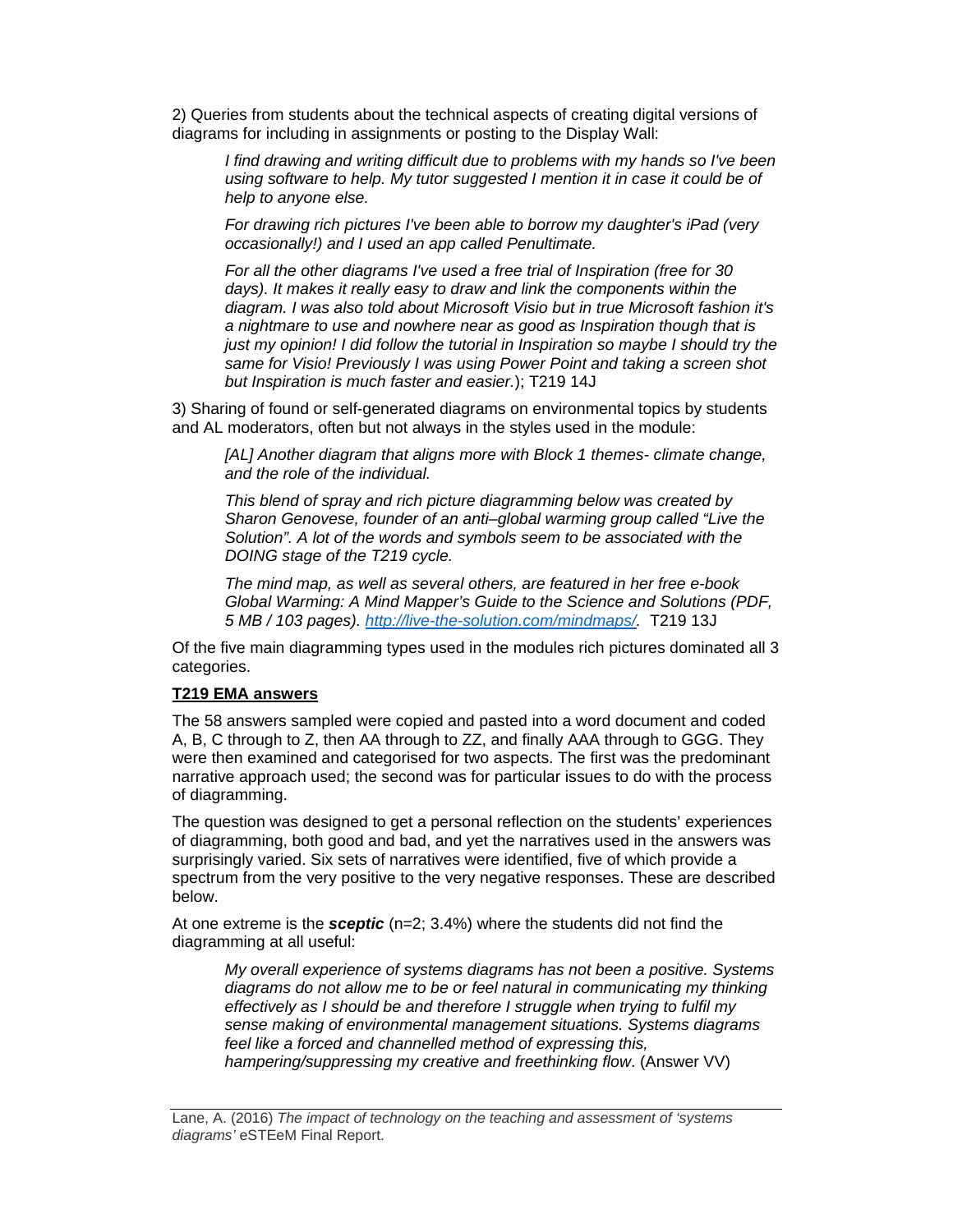*Systems diagrams are a difficult process for me, I do not use them as part of my learning process and have had a long history of disregarding their usefulness. I prefer to read and write with simple lists of information.* (Answer II)

The fact there are so few sceptics could be influenced by few wanting to take such a negative line in an EMA on a module which promotes diagramming plus it could be that there were fewer sceptics amongst completers because they were more likely to have withdrawn from the module because of their views on, and difficulties with, diagramming as a thinking and communicating technique.

Next are the *sceptical converts* (n=15; 25.9%) who initially expressed being wary of or unconvinced of the value of diagrams but who recognised their usefulness by the end of the module and were now generally positive:

*I have found the process of using system diagrams quite challenging to learn as a process due to the fact that this style and form of presenting data was an alien way of working for me. I have however found the experience very valuable and the skills that have been learnt will be put into practice and used going into the future with in my present line of work*. (Answer M)

*At the start of the course I found systems diagrams extremely pointless and time consuming. I felt I could produce exactly the same ideas by drawing a bullet point list and taking a tenth of the time to do so. However at this point of the course I am beginning to see they have some benefit.* (Answer N)

*I found drawing multiple diagrams to be tedious, particularly as I had to learn how to use new software to enable me to draw them. I persevered and gradually they started to make sense, showing me why they are valuable in analysing and interpreting an environmental management situation. They help to focus on the issue and help to highlight potential problems*. (Answer AA)

*I began this module having never encountered the term systems diagram; and not regarding myself as a visual learner, the first negative experience was realising that I had to produce these diagrams throughout this module.* 

*However, whilst I have found the module challenging and equally interesting, I have not really had the negative experiences regarding systems diagrams that I first envisaged.* (Answer DD)

Close to the sceptical converts are those with *mixed responses* (n=14; 24.1%). These students detailed what they liked and did not like (as might be expected from the question) but did not portray such a strong negative attitude from the outset nor be as strongly positive at the end:

*The use of the systems diagrams for me was varied* (Answer E)

*I found certain diagrams helped at different stages* (Answer K)

*My experiences of using systems diagrams has been varied but most importantly I have come to understand the importance of them when making sense of E.M situations especially when working with people* (Answer KK)

*The use of systems diagrams was a new experience for me, prior to studying T219 I had not used them. My experience and feelings are now mixed*. Answer QQ)

*I can't say that I have found using diagrams easy and at times immensely frustrating, although some made more sense than others*. (Answer UU)

Lane, A. (2016) *The impact of technology on the teaching and assessment of 'systems diagrams'* eSTEeM Final Report.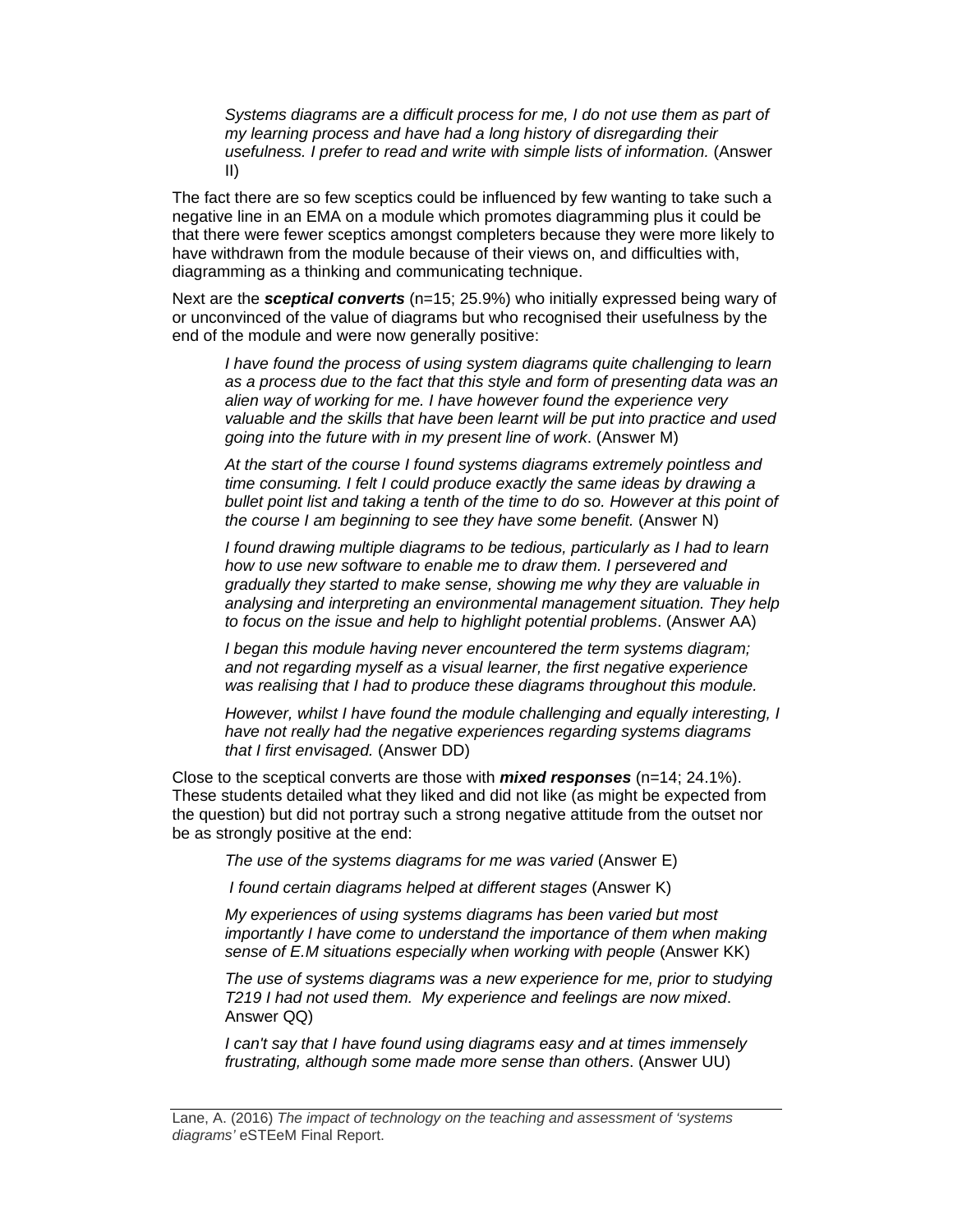At the other end of the spectrum were the *enthusiasts* (n=16; 27.6%), who provided an overall positive account of their experiences with diagrams and any doubts were over the time needed to create them or technical issues with creating them:

*I enjoyed using systems diagrams to make sense of environmental situations.* (Answer L)

*I generally had a positive approach to systems diagrams; I found they clarified situations in my mind; they helped me understand case studies better for example. I like how they can break things down into component parts; and can link seemingly unrelated issues to a common factor.* (Answer S)

*My experience of using system diagrams was great and I enjoyed personally in using them during the tasks given. I think I understood well the reasons and direction of the different diagrams used during the study which helps me in mind to accept the explained topic*. (Answer U)

*I have enjoyed using system diagrams as a method of working. I think they are a good way to get your thoughts on to paper to interoperate ideas and processes*. (Answer NN)

*The use of systems diagrams in the course has been highly beneficial to my personal understanding of both particular case studies and course content as a whole.* (Answer CCC)

The fifth narrative set, *the party line* (n=11; 19.0%) are largely sub sets of both the enthusiasts and mixed responses in that they exhibit features of those narratives but are written in a more abstract and impersonal way, in effect repeating what was said in the module material rather than providing a personal reflection:

*The systems diagrams used in course T219 have offered a means to organise thought processes and display information. Influence diagrams, scatter diagrams and casual loop diagrams offer the means to display flows of complex connections to an area under investigation. The course offered different diagrams that could be more suitable to different mind sets and audiences*. (Answer F)

*Systems diagrams help to focus on the specifics of environmental management situations such as the specific systems they affect and what lies within those systems. However this can also be a negative as the system boundary and the context has to be broken down into smaller subsystems to identify these.* (Answer H)

*Systems diagrams are invaluable tools in understanding environmental situations. They help to make sense of situations by capturing them all in one diagram. They are also extremely flexible because they can be applied to any situation.* (Answer R)

*Systems diagrams provide a graphic format to explore the components, interconnectivity and complexity of any system of interest.* (Answer BBB)

Finally, there was a small number who *answered a different question* (n=2; 3.4%) in that they focussed on systems thinking more than diagramming:

*Systems thinking was more difficult for me than environmental management. I found the diagrams straightforward to draw, and I understood what they represented. But what took time and effort to master was applying the module's systems thinking approach to environmental management*. (Answer I)

Lane, A. (2016) *The impact of technology on the teaching and assessment of 'systems diagrams'* eSTEeM Final Report.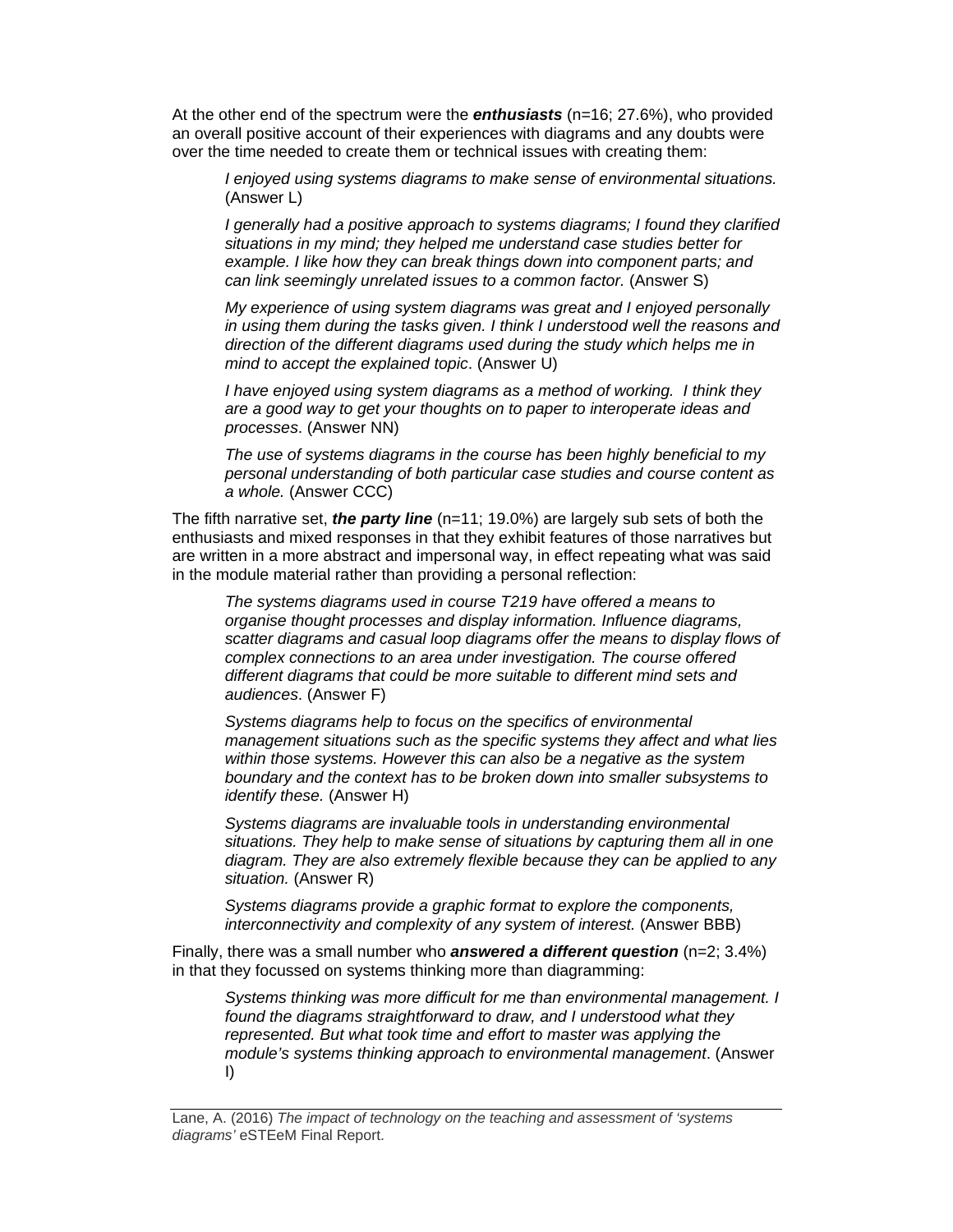*However the t219 module has gives an insight into concept of system thinking, a new experience of viewing the situation as a system which can be divided into individual components.* (Answer DDD)

As well as these narratives there were three other issues which were each present in around ten of the students' answers. The first of these was students professing an *inability or lack of confidence in drawing*:

*However, initially using diagrams was difficult. I was not confident with my drawing skills. This meant I restricted ideas to those I could draw. I learnt to not rely on my first attempt and to redo drawings. My drawing skills improved with practice and that made things easier.* (Answer K)

*As someone who doesn't draw or have any past experience of using diagramming I initially found the use of systems diagrams to be a challenge*. (Answer V)

*As I am not good in drawing pictures or symbols I prefer not to use rich pictures when need to represent a particular situation or issue. It is quicker and easier to write down the elements of a situation in the form of words and blobs using a systems map.* (Answer W)

*Initially I found it hard to use diagrams as I was never really a visual learner, I liked to just write down bullet points.* (Answer RR)

*Certain ones I didn't engage with as much such as rich pictures. This is possibly due to my own embarrassment of how bad my drawing is, or just that I felt it didn't create a picture of the situation as clearly as others did.* (Answer YY)

The second issue was about how *time consuming* drawing diagrams could be:

*I found working with systems maps problematic due to difficulties in making decisions about what to/to not include within the system boundaries. This became time consuming as having to often change boundaries but the end result was a more accurate reflection of the situation.* (Answer L)

*My negative experience of systems diagrams regards the time they can take to produce.* (Answer S)

*In block 1 the early rich pictures I drew took a considerable length of time and I found it frustrating thinking I could have typed up a list to convey the same points in less time.* (Answer V)

*Initially systems diagrams appeared cumbersome and time consuming to draw, I wondered why that if all the information was presented to you, why did you have to put it into diagrams? However, using the different types of diagrams throughout the course I began to understand their value – especially when it came to a complex and messy environmental management issue like fracking.* (Answer LL)

The third issue revolved around *group working*. In most cases the students said how much better they found doing diagrams in groups rather than individually:

*I enjoyed the group work as I felt it simulated as closely as possible diagraming in a real situation. I didn't appreciate until the 'water stories' how diagramming can convey information to a wide group of people, enabling them to work together.* (Answer G)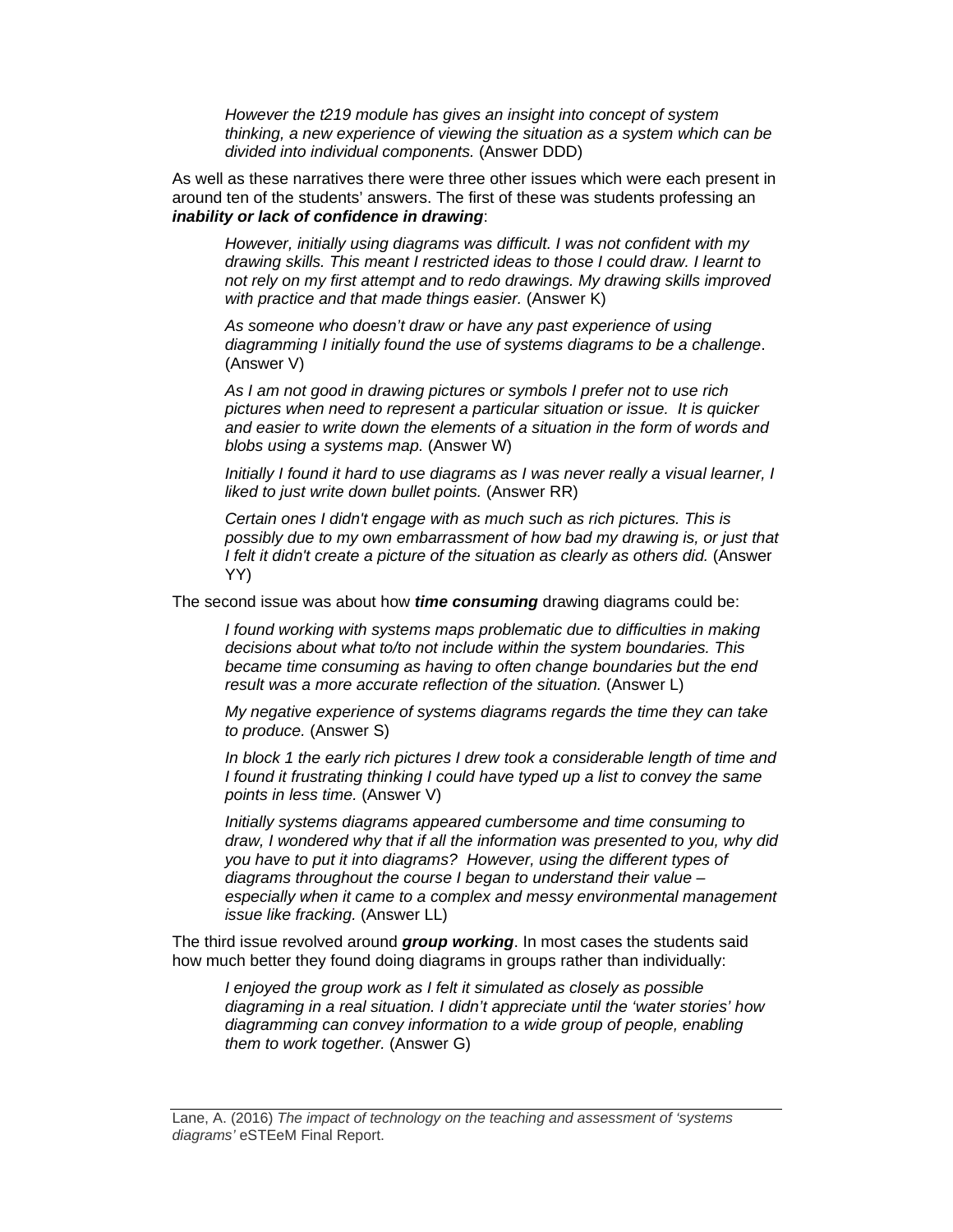*Systems diagrams were a helpful tool most of the time. However, it felt that they are best used when working in a group, so they reflect understanding of multiple stakeholders, otherwise diagrams can sometimes be just an affirmation of their creator's views and can be biased.* (Answer J)

*I have found systems diagrams useful in understanding and making sense of environmental situations, although, their level of usefulness has depended on the situation and method of working. For example, during the collaborative Maltese work, the drawing of a group rich picture helped to galvanise the group and create a reference piece which the group referred to and ensured the outcomes related to the issues and tasks identified*. (Answer P)

*However by the time we got to the group activity I could really appreciate the benefits of rich pictures as a way of making sense of an environmental management situation. The way we pulled our individual rich pictures to produce one collective vision was invaluable throughout the task.* (Answer V)

Nevertheless, one or two students' answers noted downsides to group work:

*In this module the only downside I found was reluctance of some students to share their diagrams with the group.* (Answer D)

*Systems diagrams take time to create and not all team participants see the benefit.* (Answer Y)

Overall, these findings indicate that the value of systems diagrams in environmental management can be successfully taught online but not everyone takes to this form of representation whether through inclination or ability, that learning about diagrams and diagramming is a challenging and time consuming process and that collective approaches (i.e. diagramming in groups) may be beneficial. None of this is surprising and most fits in with previous research in this area. The one question that does arise is whether the actual student workload related to diagramming is much greater for most students than expected and planned for by the module teams.

# **T219/T319 online survey**

Of the 42 respondents to the online survey questions (see Annex 1) 73.8% had taken T219 and 38.1% T319 (with 11.9% having taken both; hence total greater than 100%).

Similarly, 40.5% had used systems diagrams before studying the modules (and 59.5% had not).

# *Prior use of diagrams*

Of those that had used diagrams before studying the module(s) 8 out of 17 (47.1%) had done so when studying other modules or courses and 7 (41.2%) had done so through their work. For some it was not clear whether it was through studies or work as they mentioned a topic only e.g. *used mind maps, so similar for design*.

#### *Reactions to having to use diagrams*

The reactions of those who had not used systems diagrams before can largely be grouped into the four main categories found in the T219 EMA answers: enthusiasts, sceptics, sceptical converts and mixed responders.

There were five enthusiasts among the 25 responses (25.0%):

# *Intrigued and interested*

Lane, A. (2016) *The impact of technology on the teaching and assessment of 'systems diagrams'* eSTEeM Final Report.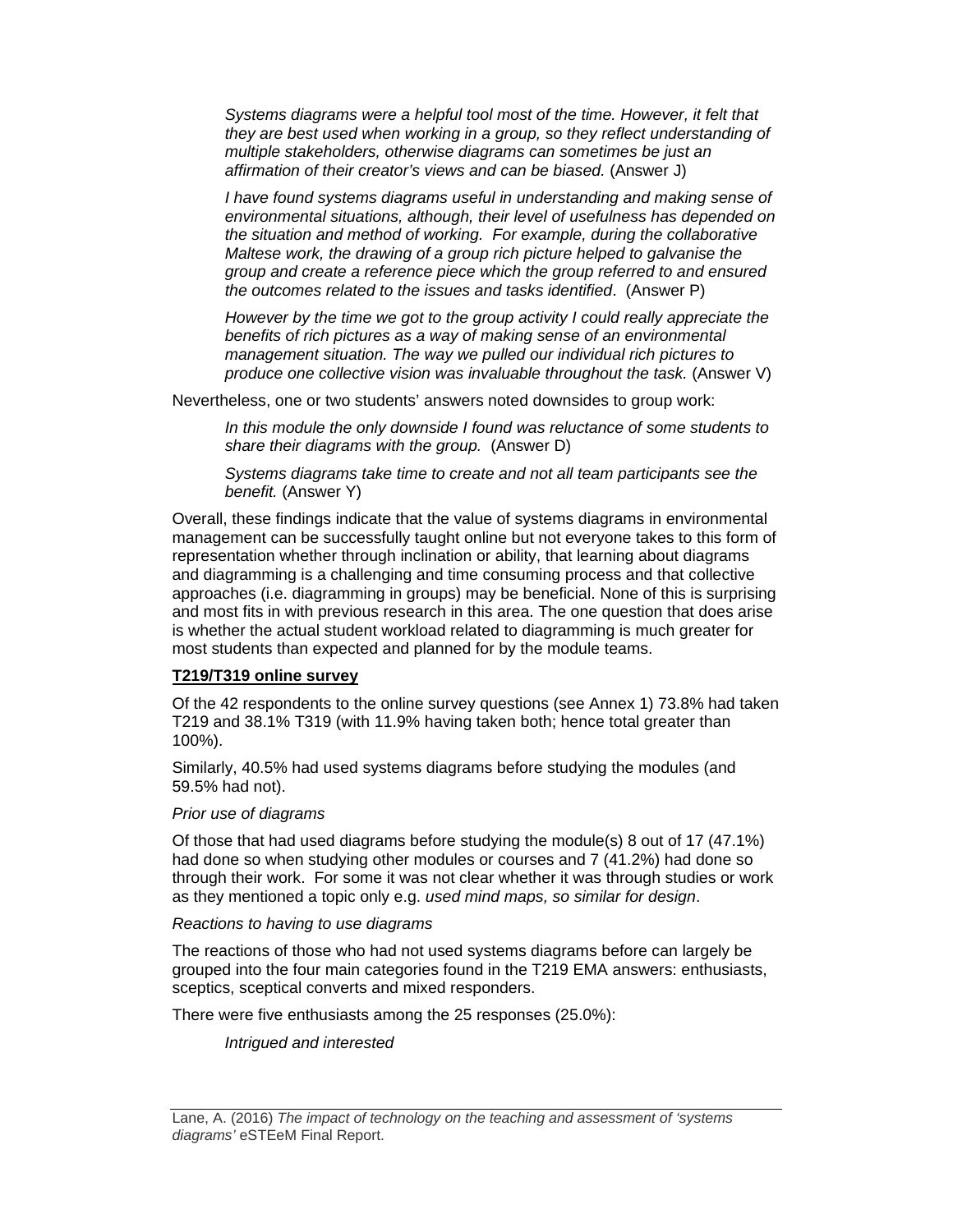*I found the study materials clearly explained the function of and how to create the various systems diagrams. Coupled with feedback from the tutor and also with discussions raised on the various student forums and further research by myself I was happy to learn about systems diagrams*.

*I was quietly pleased.* 

There were also three sceptics (12.0%)

*time consuming and not worthwhile*

*Wasn't too interested in this aspect of the course - it felt like forcing ideas to conform to a certain scheme/format. While it helped with exploring some new ideas in the diagram, for myself at least the overall time and effort did not seem to be worth the end results*.

The majority (ten) were sceptical converts (40.0%):

*Curiosity followed by confusion and frustration as to how to draw in an electronic format. A little angst as to the time required to complete a diagram followed by a lingering doubt of "am I happy with it?". However, the process of constructing the diagram, including multiple re-draws, gave clarification to my own ideas and was quite enlightening. I now use them for all sorts of everyday applications and find them especially useful when trying to explain complicated situations.*

*I was surprised that systems diagrams form such an important part in environmental management and was initially sceptical about their value*.

*I was concerned of my ability to do diagramming especially with rich pictures as I'm a terrible drawer. The guidelines however were clear and once started I really enjoyed and with times for each TMA it came more and more natural.* 

*Initially I was uncertain and fairly anxious about it particularly as those more artistic did produce better looking diagrams but became intrigued by the aid they gave to analysis and thought processes.* 

A further four gave more mixed responses (16.0%):

*At first I was intrigued and thought that it would be easy. It was not. I found them difficult to understand, not helpful and too heavily focused on*.

*Reactions included: knowing that had lack of drawing skills; understanding whether the actual systems diagrams would be beneficial long term for employment purposes or if it was just a necessity to understand for this module only; ability or not to be able to upload hand drawn diagrams for online requirements*.

*Horror at drawing and presenting what I drew to others. I have never done drawing apart from technical drawing so trying to be an artist was a nightmare. The by hand only rich picture (not knocking the idea but my drawing standard is bad) was a challenge and very time consuming the way it was explained to do.* 

It is clear that relevance, confidence in drawing ability and role of technology are consistent themes in these comments.

*Most and least useful diagrams* 

Of the 30 completed responses to this question two students (6.7%) declared that none of them were useful (e.g. *None of those required on the course were of any use* 

Lane, A. (2016) *The impact of technology on the teaching and assessment of 'systems diagrams'* eSTEeM Final Report.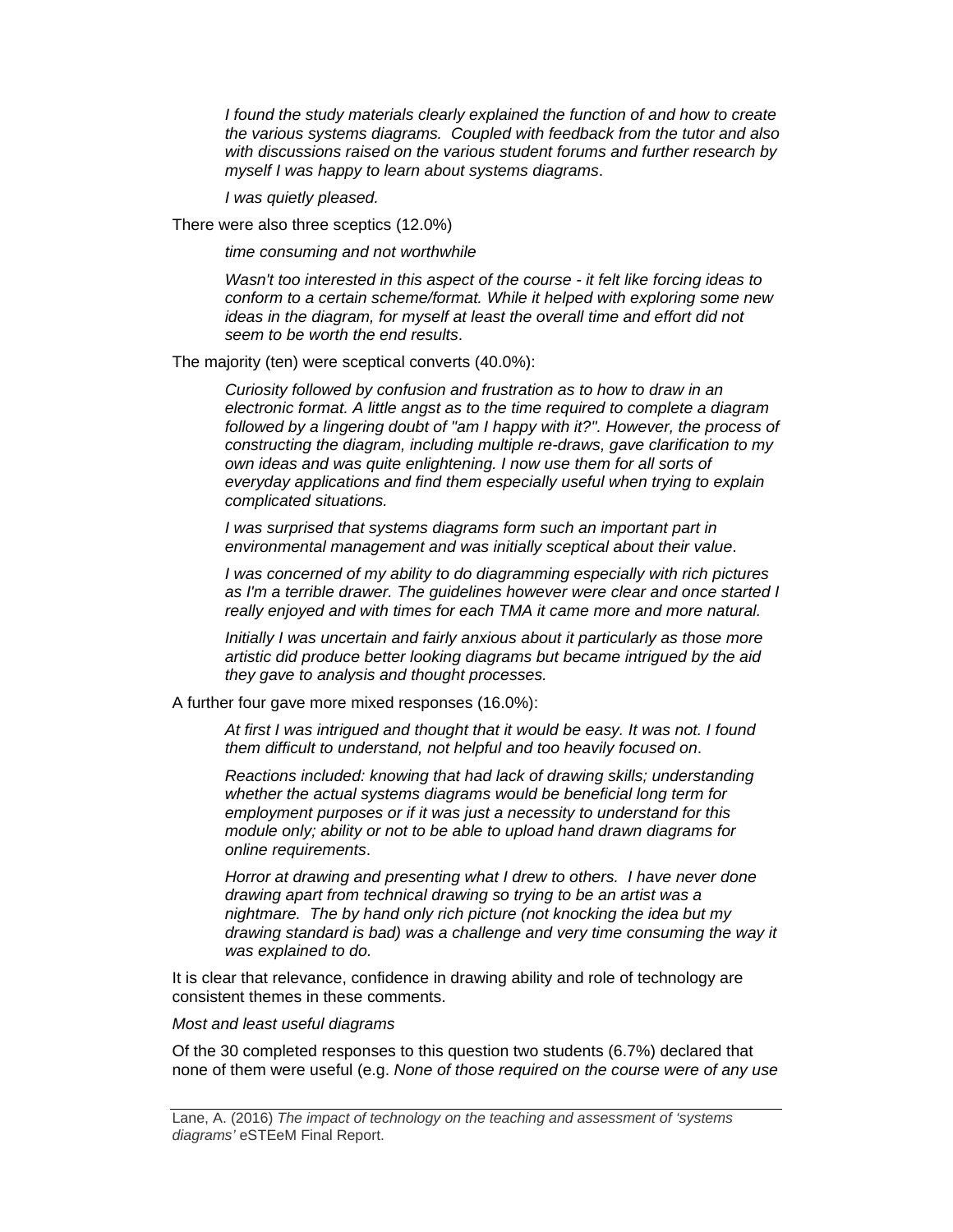*and were a distraction from the subject matter*) and four (13.3%) that all were useful (e.g. *I found them all to be useful in different circumstances*). The rest showed differing degrees of enthusiasm for different diagram types with all featuring in the most and least columns except for spray diagrams which only featured in the most useful column. Influence diagrams got the lowest number of mentions (three liking; two disliking) and rich pictures the most number of mentions (ten liking; 6 disliking). The only type with more dislikes than likes were causal loop/multiple cause diagrams.

The reasons why students liked diagrams were because they helped explore situations, providing overviews, and defining relationships and structure

*I found Systems Maps, Influence, Multiple Cause and sign graphs the most useful as they enabled me to visualise the structure of the environmental system and the interrelationships between stakeholders most clearly* 

*I found mind maps most helpful for capturing my personal understanding of a system, illustrating the nature of connections between factors and helping me remember the situation as a whole*).

The reasons for not liking certain diagrams were they were time consuming to draw, ended up being too detailed or messy and provided little or no learning benefit:

*Generally I preferred diagrams which highlighted interrelationships e.g. causal loops and found 'brain dump' approaches such as rich pictures less useful, as well as time consuming and tedious to produce* and *I personally didn't do well with multiple cause diagrams. It is perhaps due to my own thinking style/learning style, but I found these diagrams a bit messy, and therefore not very helpful*.

#### *Use of technology*

Most of the 30 responses focused on the use of technology to create and submit diagrams but a small number (six; 20.0%) focussed on broader issues:

*This course was made difficult by the over use of the diagrams. If I wanted to learn about diagrams I would look for a course on the subject* 

*As the entirety of T219 was presented online there is little distinction between use of technology for studying and assignments. The gallery where we were supposed to upload our diagrams was ineffective as a collaborative learnign tool as no-one commented on posts, despite requests for feedback. We were encouraged to draw diagrams freehand rather than to use clipart for rich pictures but this was ignored in our group rich picture task. I woudl scan freehand drawn systems maps and pictures for upload into assignments. Freehand allowed me to obseve my personal interpretation more clearly. Mostly my experinece of technology within this course was negative and reduced the enjoyment and effectiveness of the learning. All course reading was online which drastically reduces capacity to interact with the text. It also reduced my capacity to refer back to find and check information. It neither had my notes and marks as guides or any physical sense of how far along in the course a particualr page had appeared.* 

Of the remaining 25 the biggest number (eleven; 44.0%) hand drew and then scanned their diagrams, often following advice:

*I hand drew the diagrams as I found this fastest and easiest. It was trial and error related to how effective the diagrams were in relation to the situation*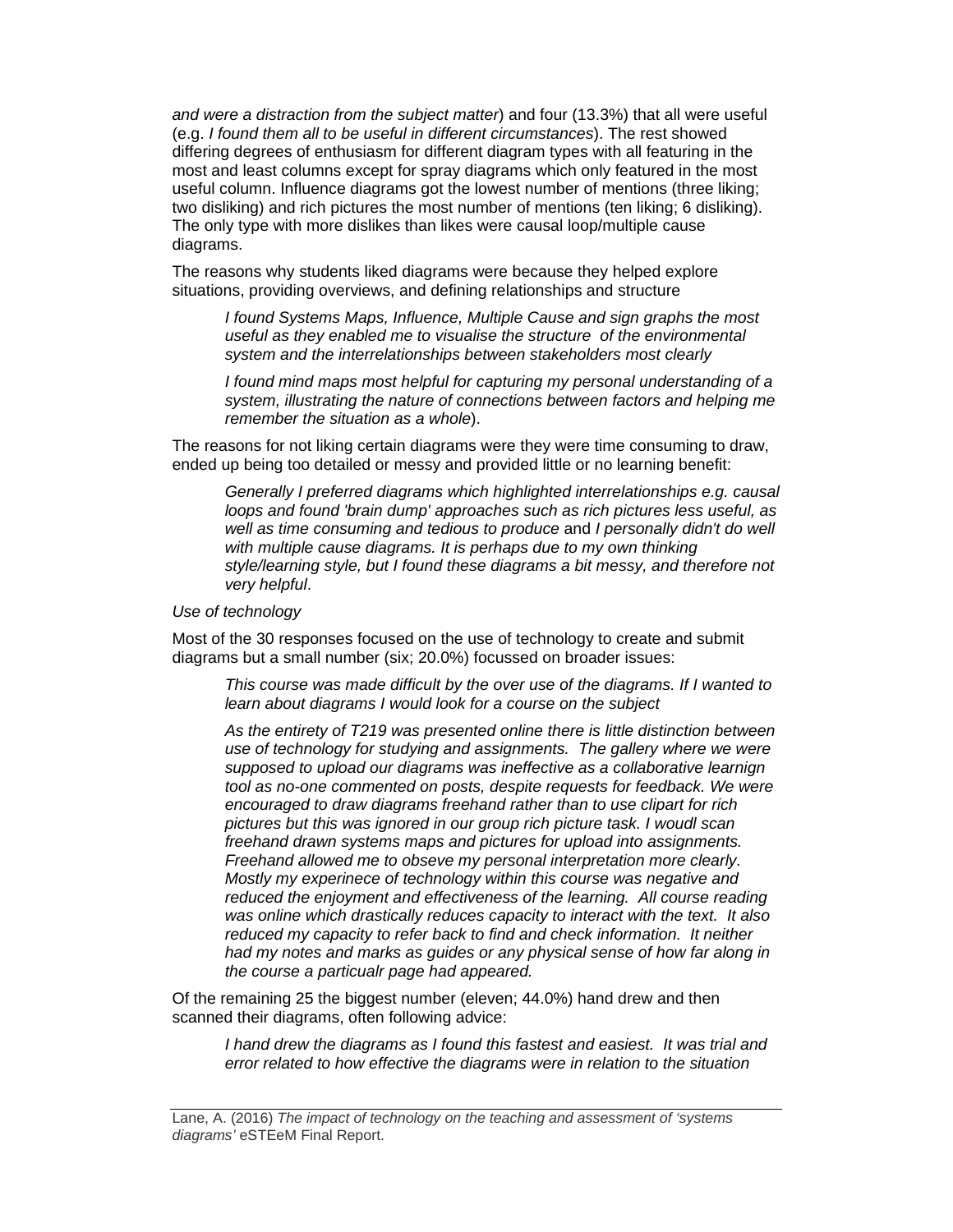*being assessed. Lots of drafts sometimes. Didn't have the time or patience for fiddling around with software that I had to hunt around for myself*);

While another two (8.0%) hand drew their diagrams and then photographed them through a lack of a scanner, and which was troublesome:

*As not au fait with drawing diagrams using the computer, this meant that all diagrams had to be hand drawn. Then the complication was how to upload the diagrams into the assignments and online. I had to use the phone on my camera to be able to take the photo, then email it to myself and then download - no ability to scan the diagram. Tutor expected hand drawn diagrams to be scanned - this was not possible as did not have a multi function printer. This meant that marks were probably deducted for "poor quality" images. From the outset it should have been explained the requirements and how to get the best drawings from what you had ie outline in pen the diagrams to make them stand out. It should also have been*  explained in the course description. Overall this meant that the learning *process was lengthened and created a frustration, The theory was fine, but the practicalities were a pain* 

A further eight (32.0%) only used their computer to create their diagrams, although sometimes with difficulties:

*I hated the process of drawing electronically. I struggled to find a piece of software that I could draw effectively and quickly. I'm also a bit of a luddite with technology and found this aspect frustrating. A little more tuition in this area would have assisted me greatly*.

Four students (16.0%) did a mix of both hand drawn and computer drawn diagrams although 3 of those 4 switched from hand drawn to computer drawn:

*It changed with time initially I took a lot of care to create neat diagrams - later with lack of time I sometimes used hand drawn diagrams more as a means rather than and end in themselves. Finding a quick and easily editable technology was not easy - I do have access to professional software which is rather too complex and have found on or two freeware tools but it would be very useful to have more support with these as it is time consuming.* 

The use of technology was particularly a problem for students with disabilities:

*As I said, I had to use assistive technology and software to enable me to draw the diagrams as I find holding a pen for writing quite difficult. Once I learnt how to use the software drawing the diagrams was fairly easy. I would've preferred to use a pen though as it's more natural and your thoughts flow more easily when you're writing. I started off trying to use the iPad with an app my tutor recommended but it was quite frustrating having to email everything to myself and working from a smaller screen*.

The overall picture is one of technology enabling learning but not necessarily of enhancing learning due to many factors.

# *Sharing diagrams*

The responses (n=30) to the question - *What did you feel about sharing diagrams with fellow students and did that help your studies?* - fell into four groups: those with only positive reactions, those with only negative reactions, those with mixed reactions and finally those who were initially negative ant became positive ( and could be seen as a subset of the mixed reactions).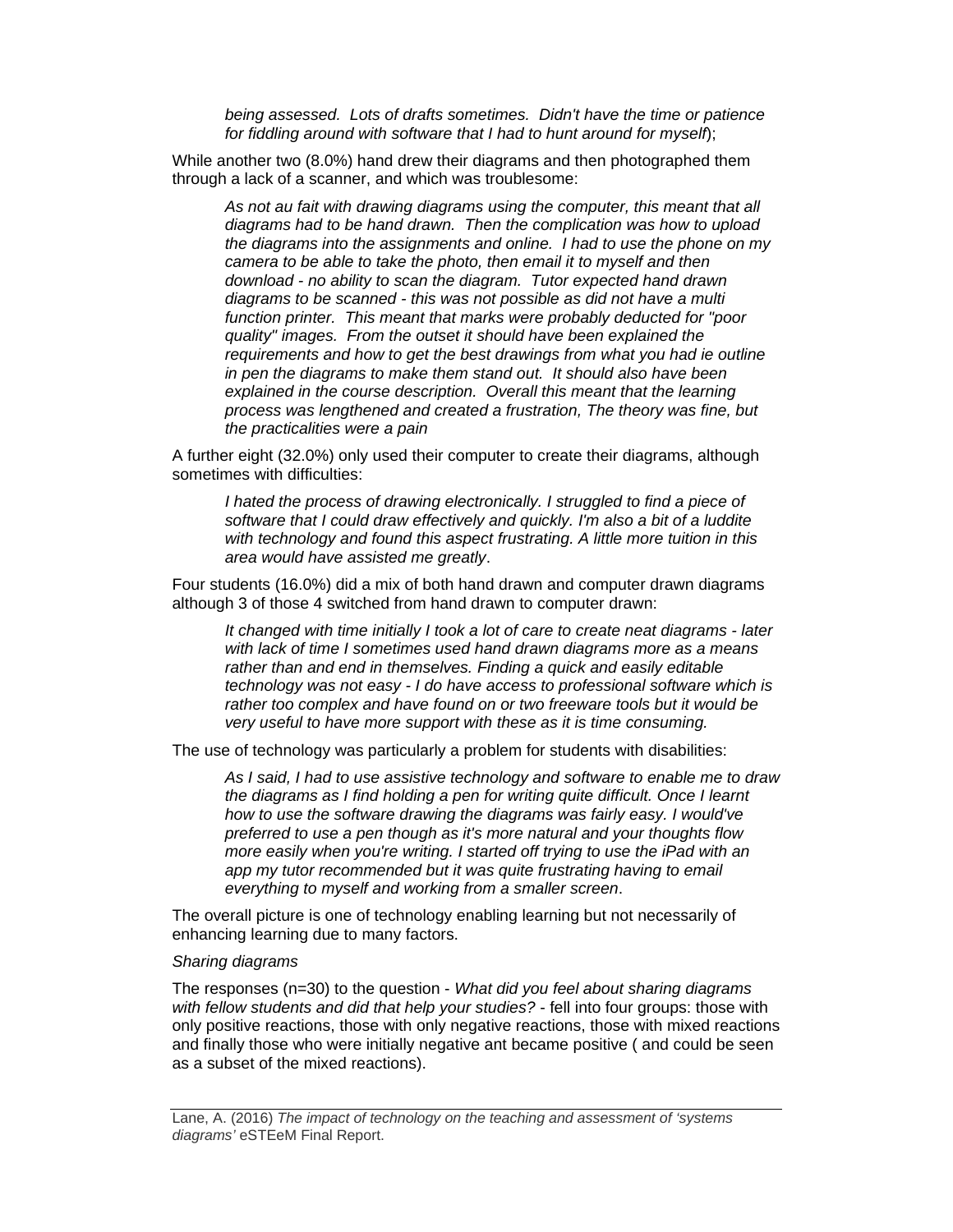Those with positive reactions (n=10; 33.3%) tended to give short, sharp responses:

*I enjoyed looking at others work to get ideas to aid my own diagrams, and I was happy for people to look at mine and gain the same insight* 

*Extremely helpful* 

*I found this very beneficial often alleviating any doubt relating to my understanding of the course requirements. More importantly during group work provided discussion opportunities and was essential in reaching any consensus.* 

Those with negative reactions (n=6; 20.0%) could be equally blunt (*Did not gain anything from sharing*) but most spoke about technical problems or poorly functioning groups:

*sorry, but really didn't enjoy the student interaction aspect of this module. I think we were unlucky as a group for Block 3 and some of us found that it actively hindered our studies and actually put the outcome of TMA 3 and the EMA at risk due to either the late submissions or lack of submissions from other students. I could see that it would be good if it worked though re: different insights but unfortunately, for me, it just didn't*.

*The gallery where we were supposed to upload our diagrams was ineffective as a collaborative learnign tool as no-one commented on posts, despite requests for feedback. This site also became an obstuction to learning when working on the collaborative task as students posted their diagrams here while ohers posted them as attachments to converstaion threads. Posting diagrams here did not contribute to my learning about the course content. I ceased to use it eventually as it provided no additional benefits. The navigation was clunky and the smiley/sad face indicator useless.* 

Those with mixed reactions ( $n=10$ ; 33.3%) generally could see value in sharing but technical or group issues spoiled their experiences:

*It was nice to share my diagrams with other students. Looking at other diagrams from students was useful at times. The Tutor mentioned that we must be helping each other with our diagrams, yet I found that people were not commenting on diagrams much. Hence I don't believe sharing diagrams really help students as you dont get feedback and at times the tutor does not comment on them either* 

*The sharing diagrams with fellow students is a very good idea, but of course is only as good as the students that take part. I cannot say that this vehicle assisted my studies particularly, because really I didn't receive much feedback during the module from other students. If I'm honest I would say that my sharing of diagrams tailed off during the module, due largely to lack of any feedback. So yes it's a great idea, if we can get students to participate more fully* 

*I* can see the point of sharing diagrams with the students as a means of *exchanging thoughts and ideas and in order to give one confidence that you are on generally the right track. I do not like the use of smiling/unhappy faces to signal progress towards completion of the required number of images, I think people with busy lives could easily be put off by this.* 

And as noted above there were 3 students (10.0%) who were initially sceptical but changed their minds as their studies progressed and their confidence grew: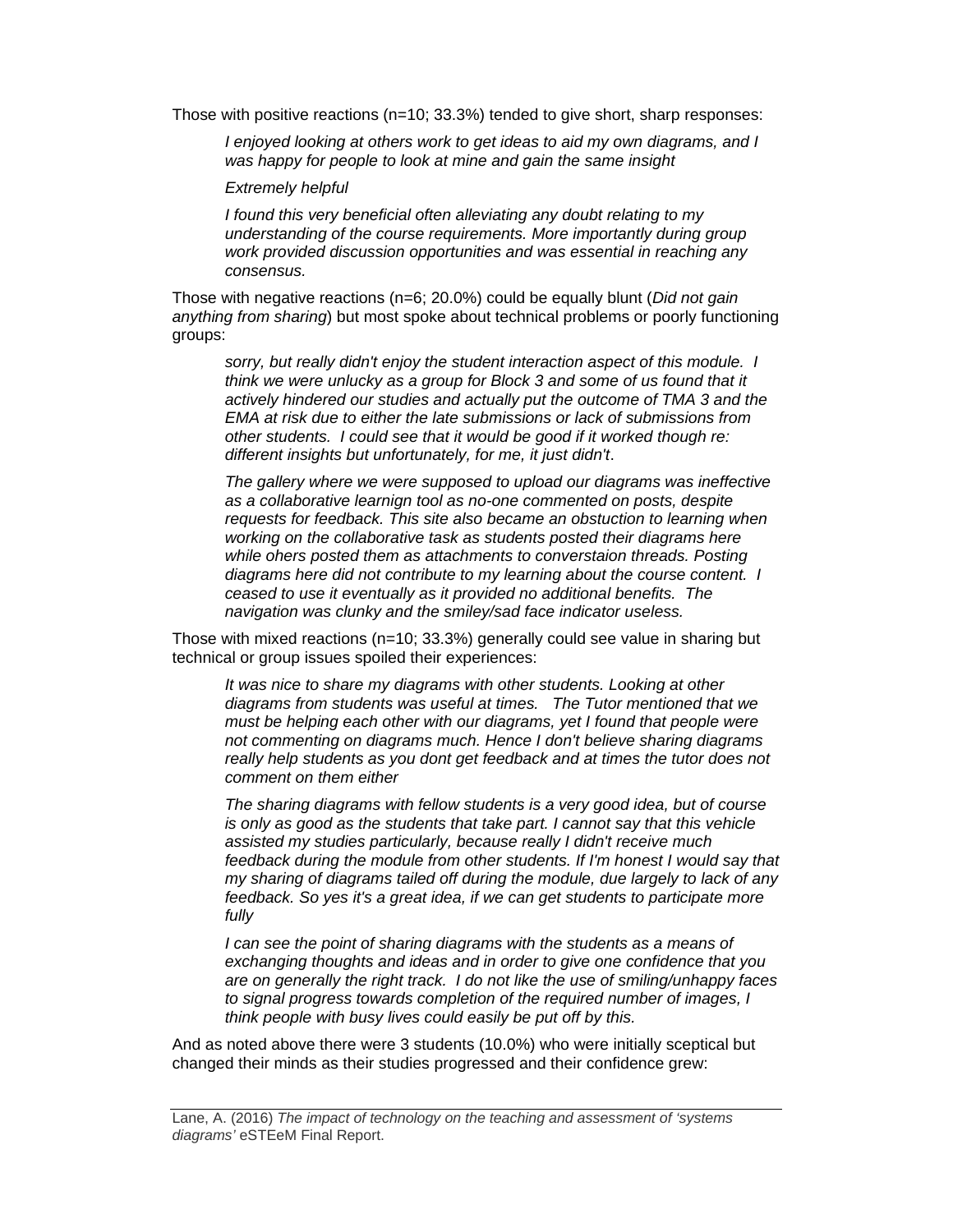*I was a little reluctant at first as I thought my diagrams were a little inferior but once I gained confident in creating the diagrams I was happy to share. Seeing other students diagrams also helped at times to see that I was heading in the right direction*.

#### *Tuition and feedback*

The final area explored around their study of the two modules was their views on tuition and feedback about their diagrams from their tutor (n=30). Seven (23.3%) were very positive about their experiences:

#### *Brilliant. Enthusiastic, supportive and systemic*

*Both were excellent. The feedback helped me to improve and was very useful during the EMA. The tuition was helpful and often having someone to bounce your ideas off was useful and enabled you to work through to your own answer*.)

14 (46.7%) were very negative about their experiences:

*I didn't feel I had any meaningful feedback from my tutor and that tutor interactions, most specifically in Block 3 when we really could have done with guidance was non existent*

# *There was little feedback during tuition and the TMAs*

#### *Poor to none existent*

While one or two noted that their response was influenced by their tutor's personal circumstances the majority were not happy with the nature and type of feedback. This is also seen in the fact that the remaining seven (23.3%) students had more mixed views:

*The tuition could have been better with live examples during tutorials and the feedback on the display wall examples from memory was very little. TMA feedback was better but with only three TMAs, learning by doing and getting feedback doesn't work well. Face to face tutorials would have been much better.* 

*I think half the problem with systems diagrams are they are not clearly defined. There is no right or wrong answer. Therefore, feedback from my tutor never said "yes, that is the type of diagram we require" or "no, you are way off the mark". I found this the most frustrating part of this module. The three previous modules I studied were more fact based so the answers were right or wrong, no middle ground.* 

The impression is that many students were struggling with these unfamiliar modes of presenting their work and that neither the teaching materials nor the tutor feedback were helpful:

*Tuition was negligable and feedback almost useless, being generic and often took the form of 'see my notes' which were a list of hyperlinks back to the course pages and these hyperlinks didnt work. If i have failed to apprehend a point of learning from my first reading, providing the page for me to read again is likely to be ineffective then too.* 

# *The future*

The responses generally paint a picture of most being happy with diagrams and diagramming but with a significant minority not at all happy with both, although even the happy had complaints about some aspects – the time consuming effects, the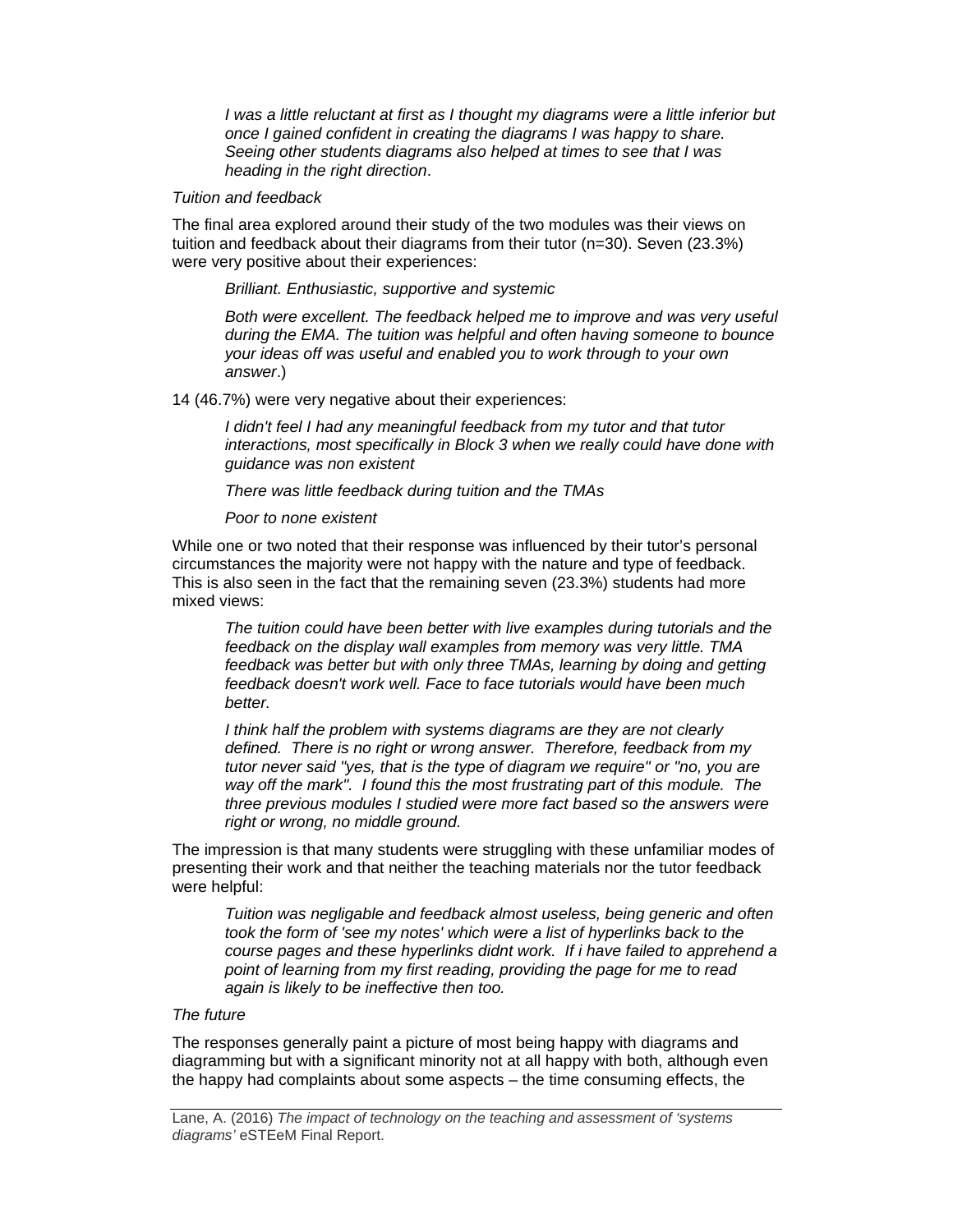problems with technology and sharing, and inadequate levels of tuition and feedback. It was therefore surprising to find that 86.7% (26 out of 30) said they would use systems diagrams in future:

*I now use systems and spray diagrams along with rich pictures in my day to day work. I run continuous improvement workshops and fins these methods well accpeted by the attendees.* 

*Assessment of nuclear waste management options - some of the diagramming tools are really quite powerful. I don't enjoy the diagram process but understand it's worth* 

*I use rich pictures to analyse complex managerial situations, systems maps for organising, spray diagrams for an overview of connections within a project before getting deeper understanding via influence diagrams and causal loops. Stocks and flows are useful for specific aspects of process. Presently I am involved with an innovative company developing a new renewable energy concept and the diagrams are proving invaluable, both in developing the idea and also the business model.* 

*I am already using them. I am involved in several local projects including bringing BB to rural areas and encouraging local use of renewables. System diagrams have helped both to inform and motivate.* 

The four (13.3%) who said they would not use them again were inevitably sceptical of their value:

*Can't see a useful reason to use them* 

*because i don't understand them, didn't find them helpful or useful, found them complicated and time consuming and i don't see a place in my future studies or career for them* 

# *Last words*

The final question in the survey asked the students if there was anything else they would like to say about their experience of using diagrams in the module(s). There were 29 responses and most were reiterations of previous responses either saying how much they enjoyed/hated them. The only relatively new point to come out was the relevance of diagramming to environmental management as a profession:

*Diagrams are useful in terms of thinking out a scenario but the techniques were overshadowed by a lot of course waffle. I often ran out of time and had to take short cuts which was invariably skipping the diagrams. This frustrated me and I lost interest fast. In fact, I couldn't stand the module by the end of Block 1 and by the end of Block 3 was beside myself. The Renewables module I took alongside this one was far more professional in it's approach re: lack of airy fairyness, good clarity and robust technical learning. I passed both modules with good grades but felt that this one could easily have been taught in 1/2 the time with 1/4 of the words. Working in Env. Man. within the nuclear industry I can't stand "tree hugging" attitudes as it puts other disciplines off when trying to reach a solution and contributes to the general lack of respect for env. as a whole. This module was hugely disappointing in this respect with only Block 2 taking a well rounded and approach to env. man*.

*I think its important to stress to students that diagramming might require significant time investment and iteration but that students should not be put*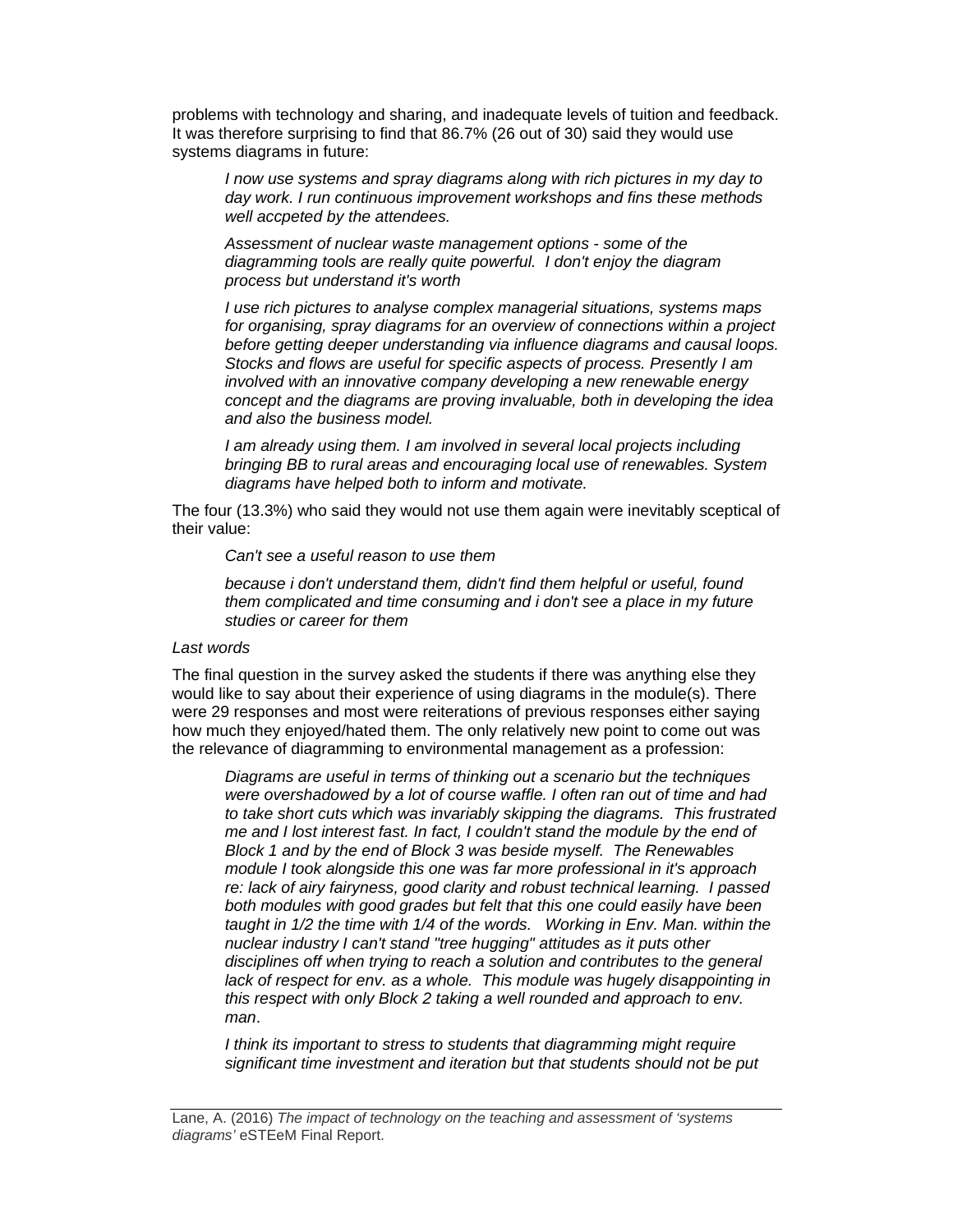*off by this as the end result will be a much better understanding of cause and effect in environmental management.* 

*only that i found them too much of a focus of the course. i felt that all i was being taught about was systems diagrams and not about environmental management and in the end i felt i learnt very little about either. to be honest i felt they ruined the course for me and i would not recommend the course because of this focus. i think the course is very misleading and do not feel that group work or systems diagram reflect the work of environmental management*.

#### **Student telephone interviews**

The responses of these students largely reflect the many issues and aspects noted above but do provide a little more detail on some key areas.

First, there was an outright sceptic among the six:

[...] I would have liked it to have been more factual and I guess it was a lot *about methods but it was aimed at ten year olds so I probably would have liked a more grown up way of teaching.* 

*[…]* 

*It was so disappointing. It was the only course that I have done from the OU that… I mean if that was the first course that I did I would never do another OU course. I don't understand why, I just don't understand how you can put it on and I can't believe that everybody else's feedback isn't the same but I understand that it isn't. Weird.* 

The others were more positive but one did highlight a related issue of perceived identity for the module(s):

*I found it quite difficult at times to know what the course wanted. I thought at times the course didn't know itself what it wanted, whether it wanted to be sort of technical in terms of the environmental action plans and LCAs and what have you, and the technical side of the various systems diagrams or whether it wanted more of the what I call the flowery waffle language in terms of thinking about thinking and putting honest philosophical viewpoints across.* 

In addition to this potential issue of confusion as to the nature of the module content it looks as if other factors may have contributed to difficulties that some (many) students faced. It has already been noted that the modules were seen as time consuming and two students amplified that view:

*One of the things that…. Don't get me wrong, I think there is a lot of very good content in this course but the first thing I would say is that for a 30 credit module I actually think there is too much material to get through and one of the reasons that I think there is too much material is because there is a lot of repetition in the module material. For example points are made repeatedly, the same points are made repeatedly by the different authors. In the particular area that I noticed that in was in the water stories work, so I think without being completely ruthless you could actually cut the amount of text in that section of the course by 50% and you wouldn't actually adversely affect it.* 

And:

*Also the other thing I found in the course generally; the amount of reading material, the material that you actually read through was, compared to other courses that I have done, excessive I thought. It was just difficult to get to...*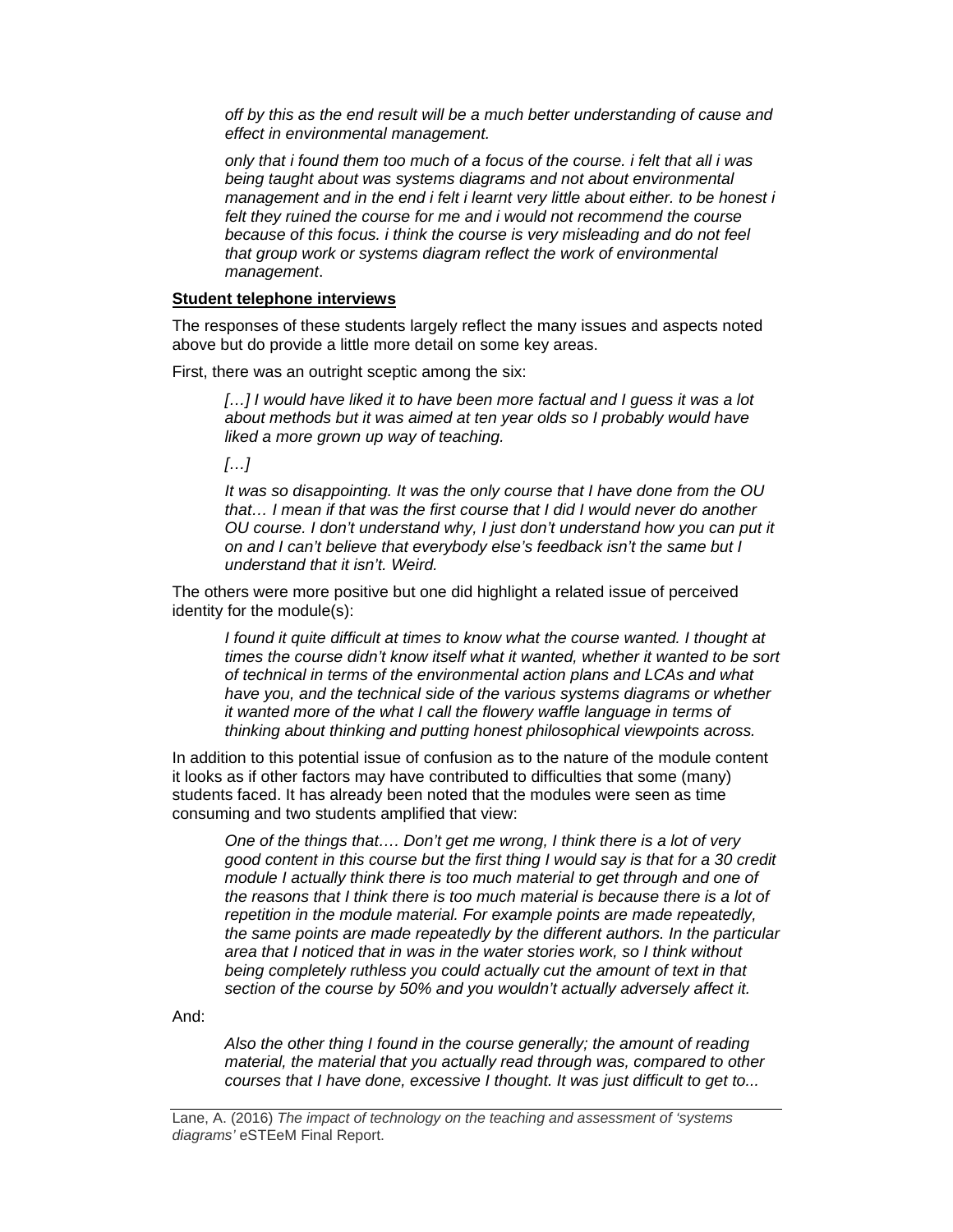*you had to get all the reading done that you needed to and cover all the various exercises and that that you were doing as you went along so the course became very very intensive and I know from comments on the forums during the course, from other students, they also found the same thing; the course content was rather heavy. I think the general comment was that there was as much work, and in fact there was, in my opinion anyway, as much work in this 30 credit course as there would normally be in a 60 credit.* 

The first of these students also queried the intellectual level of the module:

*I enjoyed this course although it was a challenge for me and that is probably a reflection on my level of intellect but I actually think the course is aimed as a Level 2 course I don't think it is a Level 2 course compared with other modules I have done. I would say this is a Level 3 module and people I think need to be aware of that before they start studying this.* 

The online delivery of the modules added to this sense of heavy workload and difficulty in keeping up with the work as noted in these two quotes:

*This is a course, whilst it is very satisfying and very very informative; I think you need to approach this module with a great deal of care. It is not the kind of module where you can take a break from it during the module and then say 'in a couple of weeks time I will have more time I will get on with this', this is very much a module where you have to be bang up to date with it virtually every week a) because of the amount of material in it and secondly because of the amount of group work, which when you get to the group work stage you need to do, the time tabling of the group work is very very tight and our tutor acknowledge that, which I think was a good point to make right at the outset, that you haven't go much time to do this and when you are doing it by distance learning that makes it even more difficult so I think that from students point of view this is a course that you really do need stay on top of it every single week otherwise you will quickly lose, I think you could end up being in a non-recoverable position quite quickly, not able to catch up with it.* 

And:

[...] what I found was going through the course, that there was a lot of... on *any particular part of the course there was a lot of sidelines that you had you click on to and then read. What I found was that doing that you started to get slightly disjointed and in particular, later on when you are looking at doing the EMA and that, was trying to backtrack and find out where this information was. It wasn't on the main text but on a subtext and this made it very very difficult to collate.* 

Looking more specifically at diagramming the general dislike of online delivery (and love of the one printed item) was not just confined to the main teaching material. Students were not generally happy with online tutorials (particularly in comparison to face to face tutorials), while the means of sharing and commenting on diagrams did not work well:

*I would certainly like a face to face tutorial although it is not always possible […] also in addition to that it is the display wall. I think unfortunately it is perhaps under utilised by students. I would like to have perhaps slightly less diagrams required to put up there but a much greater level of participation with students in terms of feedback*.

[…]

Lane, A. (2016) *The impact of technology on the teaching and assessment of 'systems diagrams'* eSTEeM Final Report.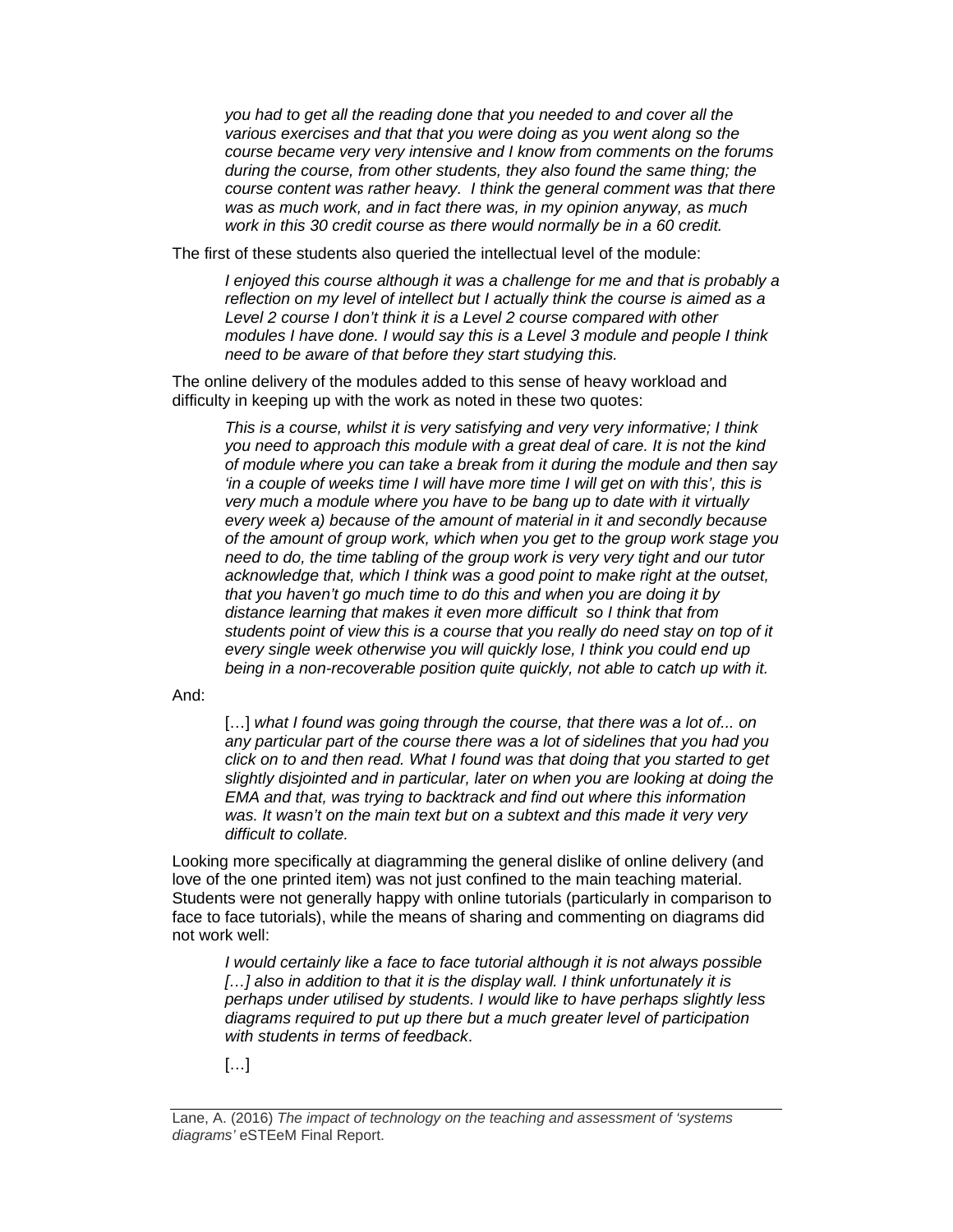*It was… the resource book was excellent, I really can't fault that at all. I really think that is very well written, simple and easy to understand and concise. I*  liked that a lot. Apart from that, as I said it again reflects back to the *comments about the display wall, I don't think there was enough positive, sorry wrong word, specific feedback from perhaps tutors or staff on the display wall. I didn't feel that came through quite well enough from everybody, students as well.* 

#### And:

*I think course actually needs, you need to have written text books. I appreciate the environmental aspects of printing all this stuff and the fact that it all becomes out of date, which will solve that by having it online, taught on line, but it is a very complicated course and I think you need to have a paper in front of you to understand it.* 

*[…]* 

*I* actually thought the resource book was probably the thing that helped me *the most because it was fairly succinct and it had got lots of examples in it of how systems diagrams… first of all how systems thinking works and why it is important and second how systems diagrams need to be put together.* 

# **Associate Lecturer telephone interviews**

Finally, this section triangulates the key themes from the interviews with ALs with those above for students.

*Teaching diagramming* 

These three ALs had varying prior experience of diagramming before being appointed to these modules but all are very keen on their use in environmental management. However, their views on how systems diagrams are taught in the modules spans all the mixed bag of issues already covered above, from the technical to the conceptual:

*I think they are extremely difficult to teach online, distance learning wise because all we can do is show them direct routes to videos or diagrams or the books, the literature of you like, to show them how to create diagrams but it is not quite the same as actually watching somebody do the work, map it out and discuss it in real time and I think students really struggle with that. The other things I have noticed as well is that they struggle with actually constructing them. Again because we can't show them physically where you would start on a piece of paper or we can't talk them through the software that we might use or the programmes we might use. I can direct them to online programmes which you could use to create certain diagrams but with mixed results*.

[…]

*Some of them are happy with it; they seem to think in that way, they have that kind of disposition if you like. They like to use diagrams, the like to draw, they like to explore. They are the students that do well. Then we have others who are completely the opposite, they just drift when you are trying to direct them to do these pictures they don't allow themselves to be creative, they tend to be more restrictive and it affects their marks because you can see that although they are really trying, they are scared to go with it, to use it as a tool. So yes it is very mixed, they either love it or hate it, like marmite.* [A]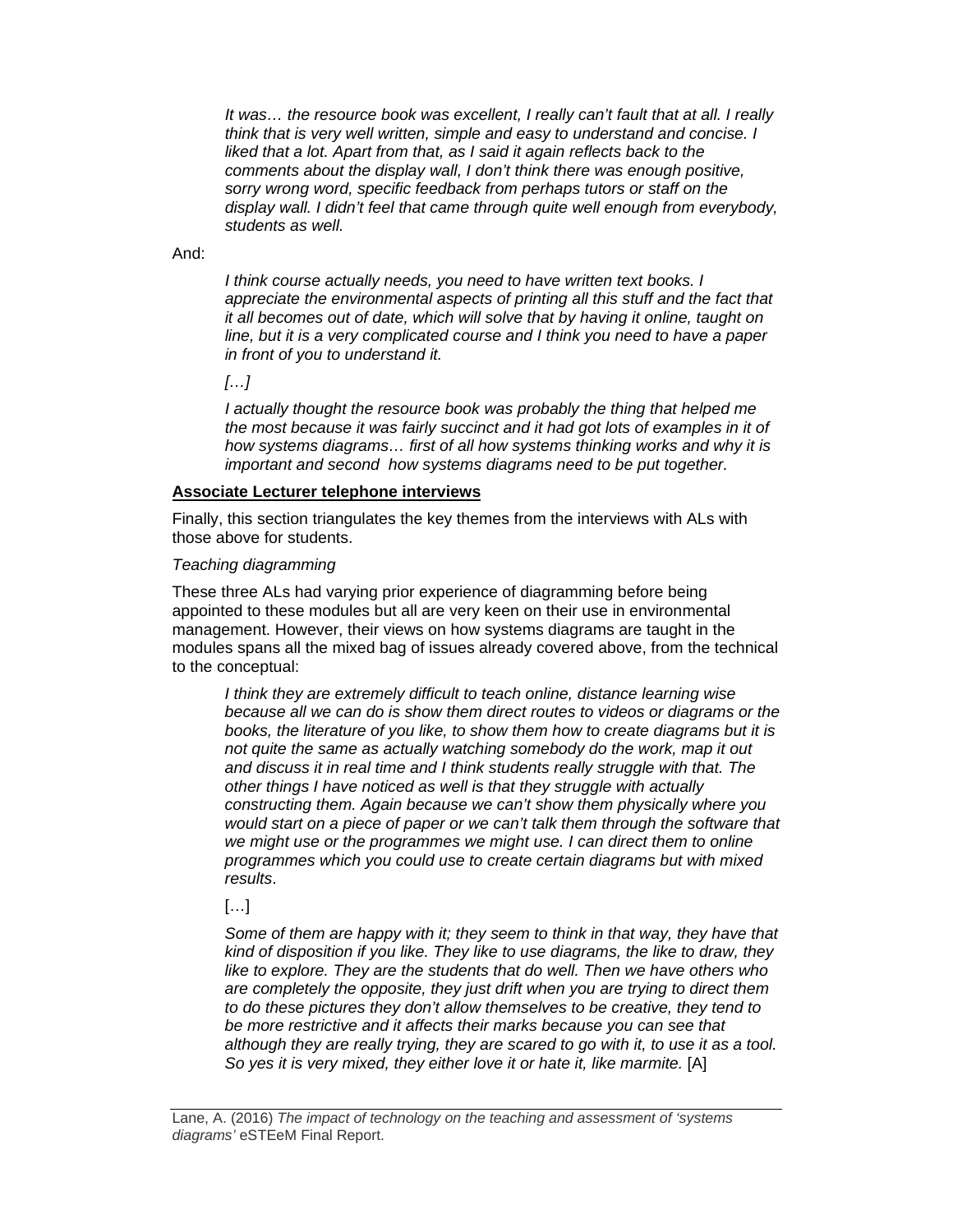I think that there seems to be, broadly speaking, two groups of students. So those that get it straight away, I don't know why but there are those who seem to get it straight away and they seem quite comfortable towards the idea of using the diagrams and that includes everything from the rich picture through *to say the cause and effect diagrams. Then there is a group of students who struggle and again I don't quite know why they struggle with it but some of them overcome whatever problems they have with using the diagrams and some of them don't. The ones that are in the kind of struggling group it is possibly two factors coming together. One is the concept of using diagrams and the particular diagrams that we introduce them to, including the rich pictures, and I think for some of them it is actually the issue of producing the diagrams, so the actual process of putting something down on paper so to speak.* [R]

*So I think the material itself is, as I say, it is very instructive, directive and mechanical for some students, systematic in the possibilities of how you might start. I know a lot of students have never done diagramming before so it provides, I guess, a very basic level, step by step entry point into diagramming, but I am not sure if it invites possibilities because, as I said, it is mechanical stepwise.... it appears that it is mechanical in the way that the instructions are outlined but in terms of how you… because there is so much resistance... a lot of the students start off diagramming with resistance. I have noticed that mentality on making the shift with no instructions on how you make that shift, so it is more the functionality of how you do a diagram. If you like the emotionality of the process that you go through of trying to make the transition, especially if you have never done diagramming before. That part, that kind of guidance is not there for the students*.

[…]

*We have a display wall which doesn't, in my opinion, work for sharing. I am not really sure why but I do think there is some awkward mechanism within it but that seems to prevent understanding between everyone and if I recall when we did use the display wall willingly I had to step outside of it first because on the tutor group forum they had discuss a mechanical way to work out how they could get together on the display wall and maintain a transparency with each other but other students, they did do it but it was difficult. It was more solitary solo passageway through the display wall rather than one where there was responsiveness between each other* [S]

These ALs all thought there needed to be more or better ways to teach diagramming, whether that is by having more teaching material on this;

*[…] we should have a better bank of resources to show them how to do diagramming* [A]).

Or by offering up their own examples;

*Sometimes I respond myself and draw a diagram rather than write something. I* will respond or intervene with my own visual interpretation or say, thoughts. *So it is continuously keeping alive the exercising of diagramming* [S]).

Or by lamenting that fact it is hard to find some examples out in the wider literature

*It would be quite nice to be able to find published examples where the authors say 'we have taking on this, we have examined this environmental issue and in doing so we have found that getting a community or getting a school or a* 

Lane, A. (2016) *The impact of technology on the teaching and assessment of 'systems diagrams'* eSTEeM Final Report.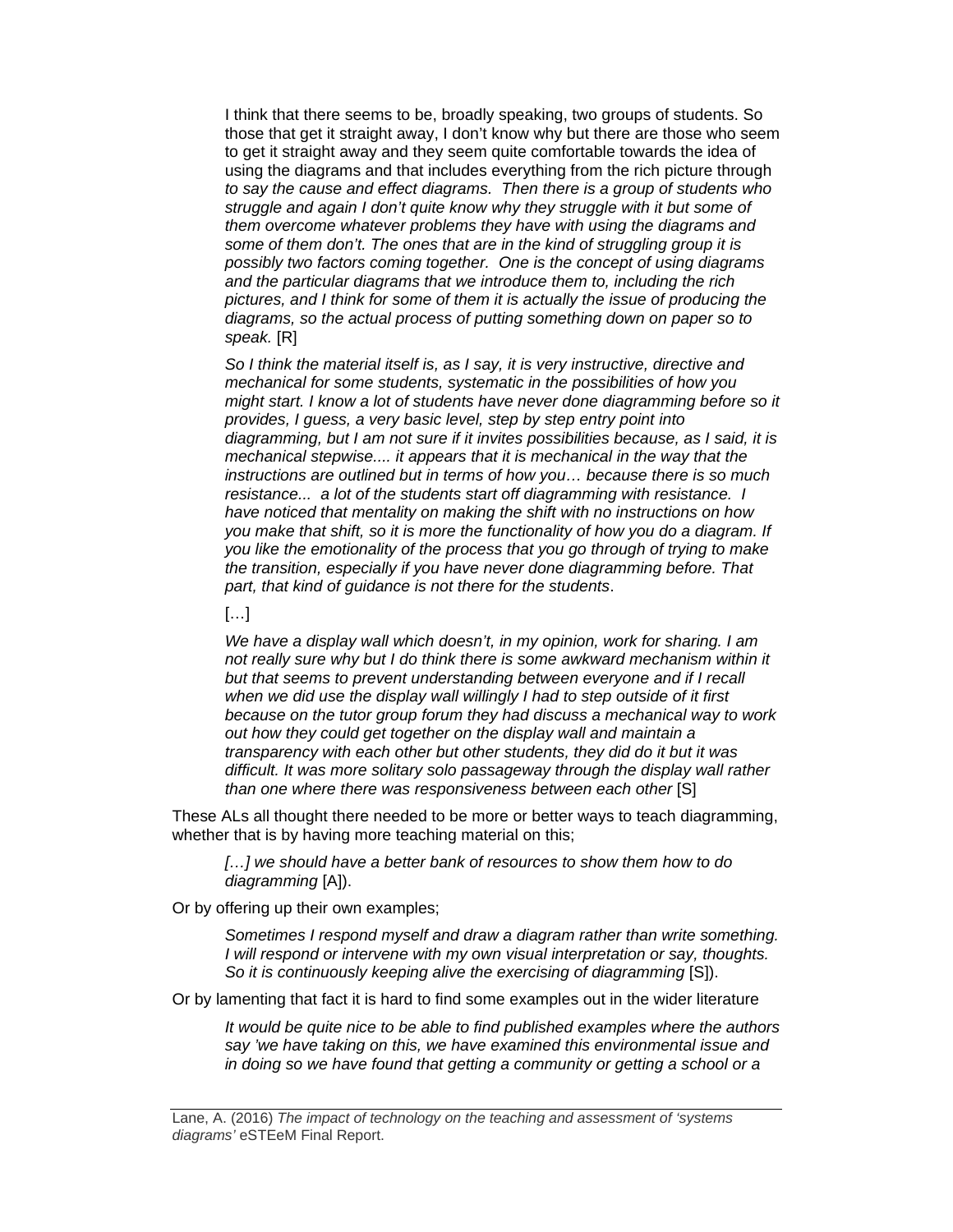*group of business people, whatever it might be, together and using some of the examples such as rich pictures and this is how it worked for us* [R]).

The three ALs also talk about how doing everything online is more limiting than it would be face to face, particularly around diagramming, but that this does not in itself overcome some student views on the primary value of using diagrams in environmental management:

*At the same time I teach environmental management at another university and, at Level 3, and I have taken some of my experiences from T219 into there, into that situation and those Level 3 students look at me a bit gone out when I say 'one of the easy of exploring this in given situations is by using rich pictures' and they end up encountering similar kinds of conceptual and theoretical challenges to the ones I have had on my T219 presentations so it is not unique to it being on line by any means. It is not unique to the OU and it is not unique to any of the materials presented in T219*. [R]

But equally some students are seen to 'get it':

*Overall, as I say, I am really positive about diagramming in these courses. I think overall I have seen a lot of students really change and transform their understanding of environmental management. As I have said to the point that now certain students have finished the module but they are still inventing and still responding and coming back for more so I think there is a lot of opportunities for carrying forward this in a more of a creative way so if we can develop more spaces, labs, clinics and more inventive ways to share with each with each other I think something exciting could happen*. [S]

#### *Assessing diagramming*

ALs are faced with marking and giving feedback on diagrams used in assignments. Technological limitations were evident in their responses to how they fared in assessing them:

*Difficult, with some mistakes. They would take all different forms. So you get ones that are beautifully hand drawn, you get ones that used clip art, you get ones that had used drawings off the internet, cut and pasted in. So it was quite difficult really to kind of compare or to be consistent in the marking so you would have to really try to look for the … not be too hard on them for the execution and look for the actual content. A lot of them really struggle because of the size restriction of the TMAs when uploading via the Open University assignment handler. So they would do these really nice pictures, take a photo of them for instance put them in there and then it would be way over the size that they could use so often then they have to reduce the photo down and then t I get a picture which when I try to scale it up on my computer to interrogate it, it is too fuzzy or I can't read there writing so that was very difficult. So sometimes I would have to go back to them and ask them to resend me these pictured by email*. [A]

But more important was how they approached diagrams within the context of the marking guides:

*I think I had to learn in the first presentation to not expect too much and to learn to kind of be less critical of them and go with the flow sort of thing, and to look for bits in their diagrams in terms of the process they have used and even some of the specific outputs', and to look for the positives rather an look*  for the negatives; this diagram doesn't work, say why it doesn't work and

Lane, A. (2016) *The impact of technology on the teaching and assessment of 'systems diagrams'* eSTEeM Final Report.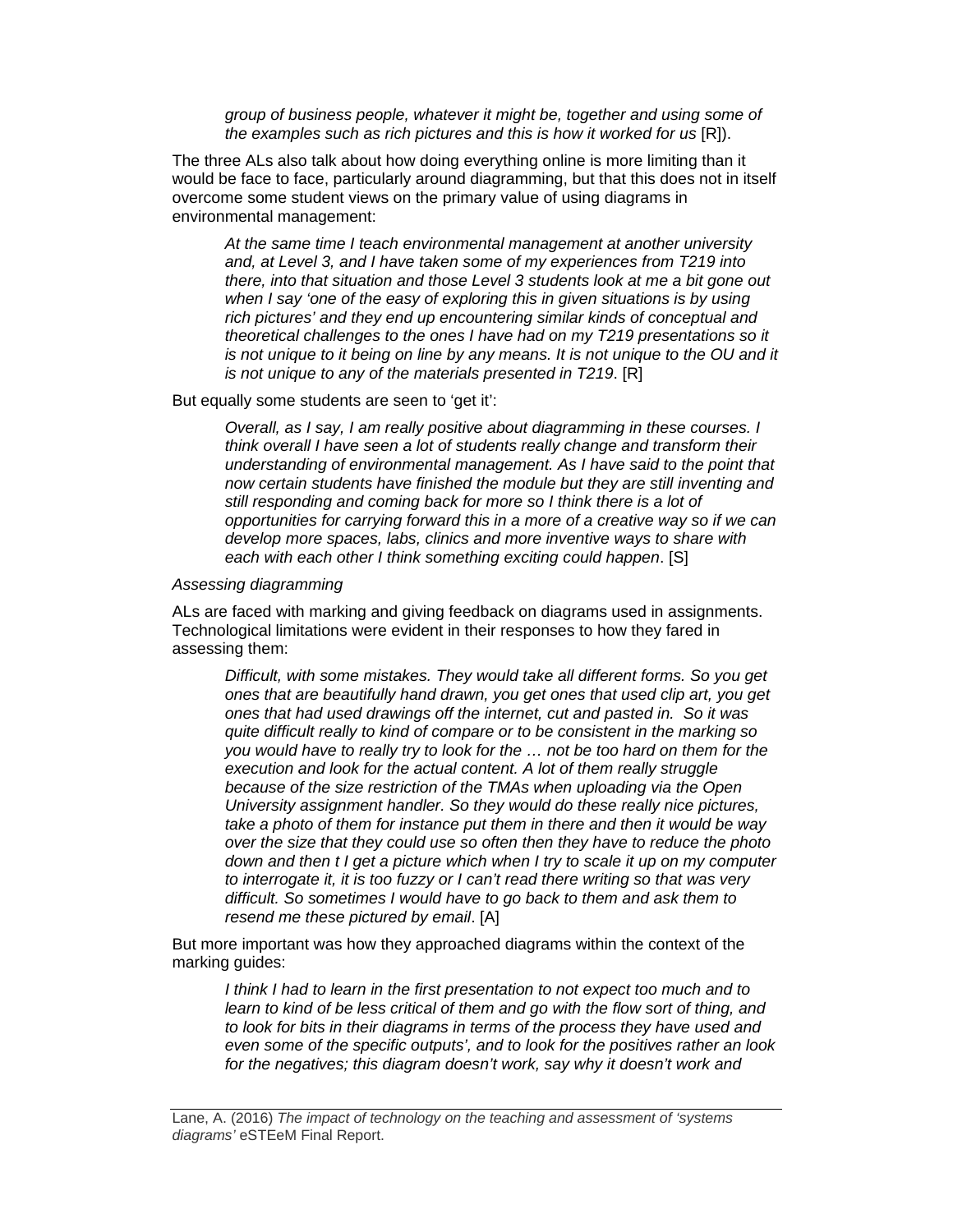*actually step back and say why it does work or why parts of it work so that the student can then build their confidence because they are going to be doing that diagram again almost certainly, to feel confident that they can actually use it to explore the next path through the T219 cycle in another context.* [R]

*Well I actually find it enjoyable with a multi-dimensional set of criteria. So I think that really helps the students because I might look at, if we are looking at a rich picture for example, I will dissect it from different angles using a range of visual metaphors; the size, the colour, the symbolisms and then I will bring in the... and then I will assess it from social, economic and ecological issue based angles. So the students feel that whatever they are doing, that it is real, it is feeding back out messages into the real world.* [S]

# *Conclusions*

The findings of this report cover a lot of contextual material as well as that directed specifically at the use of technology in teaching diagramming. This has been deemed necessary in order to tease out the complex interactions between different elements of the two modules, of which diagramming is but one part; and other matters which might influence the students' disposition towards diagramming.

In terms of **learning about the necessity and mechanics** of diagramming students seem to very much like the printed resource book over the online materials. The mainly online delivery does not, it seems, provide a useful context for learning about diagramming. Many would have like to see face to face tutorials as well as printed books.

The problems with the Display Wall, difficulties with creating digital copies of diagrams, the limitation of sharing and discussing diagrams in online tutorials and within the group work, also appear to hinder first order and particularly second order learning about the **value and relevance of diagramming** for improving their own learning in general and for use in environmental management in particular.

While many did gain value from, and see relevance in diagramming, it looks as if the number of diagrams to learn about and the number of diagrams that needed to be produced throughout study of the modules, contributed to a **significant intellectual and time burden** that may have contributed to the more negative view expressed.

Those students who were or became enthusiasts for diagramming were very likely to continue using them in their studies and possibly in their work. For others diagramming was seen as a waste of time anyway and the technological issues just seem to have compounded this negative view.

Therefore it seems that these two modules have shown that while mediating technologies can be used to successfully teach diagramming that this success is very much conditioned by the disposition of the students towards a more constructivist (skills and value based) versus a more instructivist (knowledge and fact based) teaching strategy; by the need to interact more directly with other students in group work; and by the limitations of the technologies for creating and sharing diagrams. Most notably the Display wall (based on Open Design Studio) has been successfully used on several other modules but not so on these. More work is needed to understand why that has been so.

In terms of **the two modules themselves** it looks as if they need to address the following issues to improve students' satisfaction with diagramming: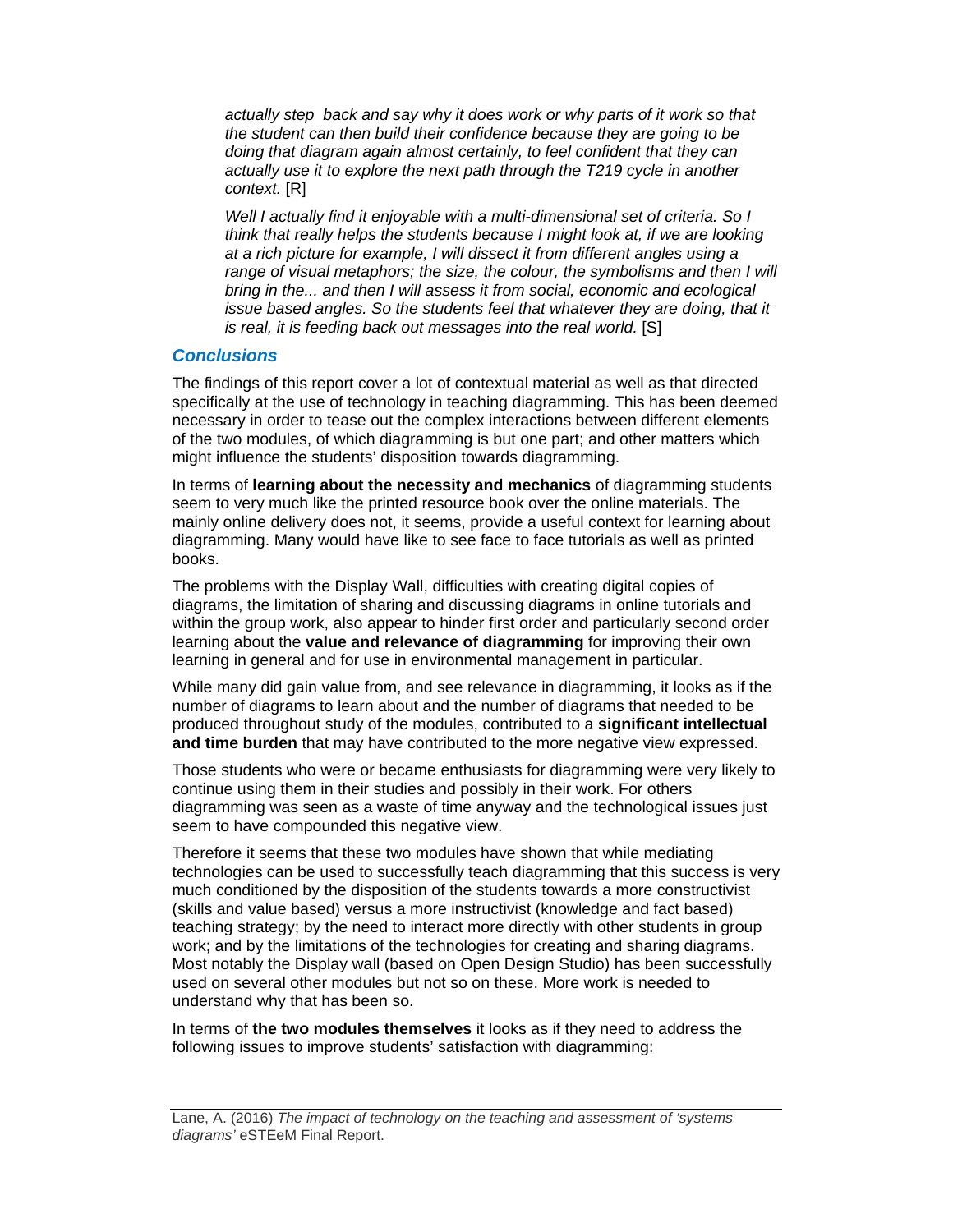- 1. Provide more examples of diagrams being used in practice and how they are developed over time
- 2. Reduce the intellectual and time burden of diagramming by reducing the number and types that are necessary for covering the learning outcomes
- 3. Test and introduce new guidance/systems for the creation and sharing of diagrams using mediating technologies
- 4. Explore whether face to face events could be used to reduce the fear and scepticism that many students show towards these techniques.

# *Next Steps*

This final report will be shared with the two Module Team Chairs as part of deliberations over the future development of the two modules to improve retention and completion.

An article based on this work will be submitted to the Special Issue of Open Learning being edited by Clem Herman and Nick Braithwaite.

The work will also inform two other articles being written about T219 and T319 relating to (a) their conception of environmental management and (b) to the use of online group work.

# *References*

Armson, R. (2011) Growing Wings on the Way: Systems Thinking for Messy Situations, Triarchy Press

Blackmore, C., Reynolds, M., Ison, R. and Lane, A. (2015). Embedding sustainability through systems thinking in practice: some experiences from the Open University. In: Wyness, Lynne ed. Education for Sustainable Development Pedagogy: Criticality, Creativity, and Collaboration. PedRIO occasional papers (8). Plymouth University: Pedagogic Research Institute and Observatory (PedRIO), pp. 32–35

Checkland, P. (1999) Systems Thinking, Systems Practice, 2nd Edition, Wiley, London

Ison, R. (2010) Systems Practice: How to Act in a Climate Change World, Springer, London

Karlsson, R, Nasir, J, Bergeå, O and Jonsson, T (2000) Systems thinking for Sustainable Resource Management in Environmental Management Education, Proceedings of 1st International Conference on Systems Thinking in Management, accessed from http://ceur-ws.org/Vol-72

Lane, A. and Morris, R. (2001) Teaching diagramming at a distance: seeing the human wood through the technological trees, Systemic Practice and Action Research, 14(6): 715-734.

Lane, A.B. (1999) Teaching Systems at the Open University: reconceptualising the curriculum by creating meaningful conversations. In Eds Castell, A.M., Gregory, A.J., Hindle, G.A., James, M.E. and Ragsdell, G, Synergy Matters: Working with Systems in the 21st Century, pp 499-504, Kluwer Academic/Plenum, New York

Lane, A. (2013) A review of diagramming in systems practice and how technologies have supported the teaching and learning of diagramming for systems thinking in practice, Systemic Practice and Action Research, 26:319–329

Reynolds M. and Holwell, S. (2010) (Eds.) Systems Approaches to Managing Change: A Practical Guide, Springer, London

Lane, A. (2016) *The impact of technology on the teaching and assessment of 'systems diagrams'* eSTEeM Final Report.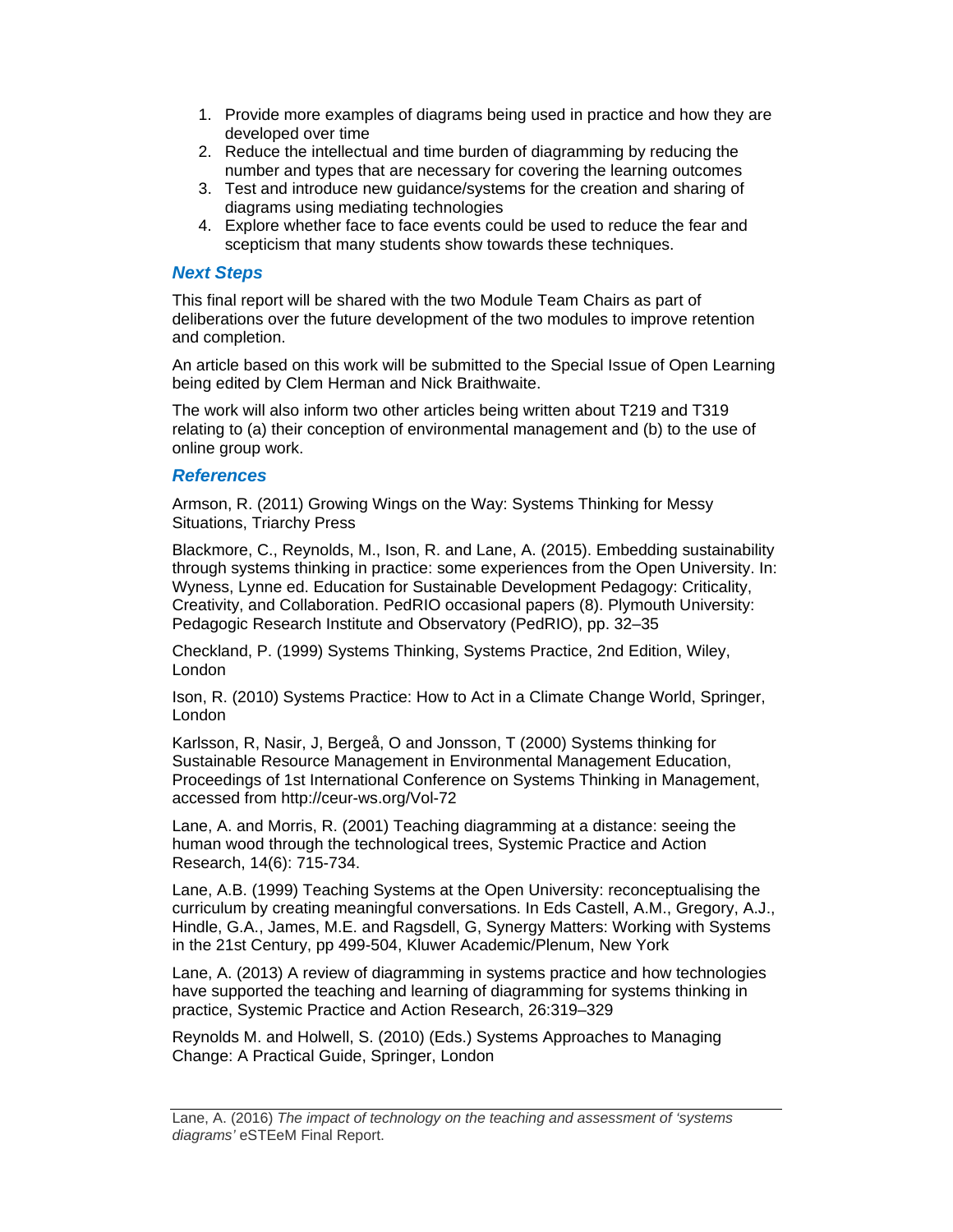Seiffert, MEB and Loch C (2005) Systemic thinking in environmental management: support for sustainable development, Journal of cleaner Production, 13(12), 1197– 1202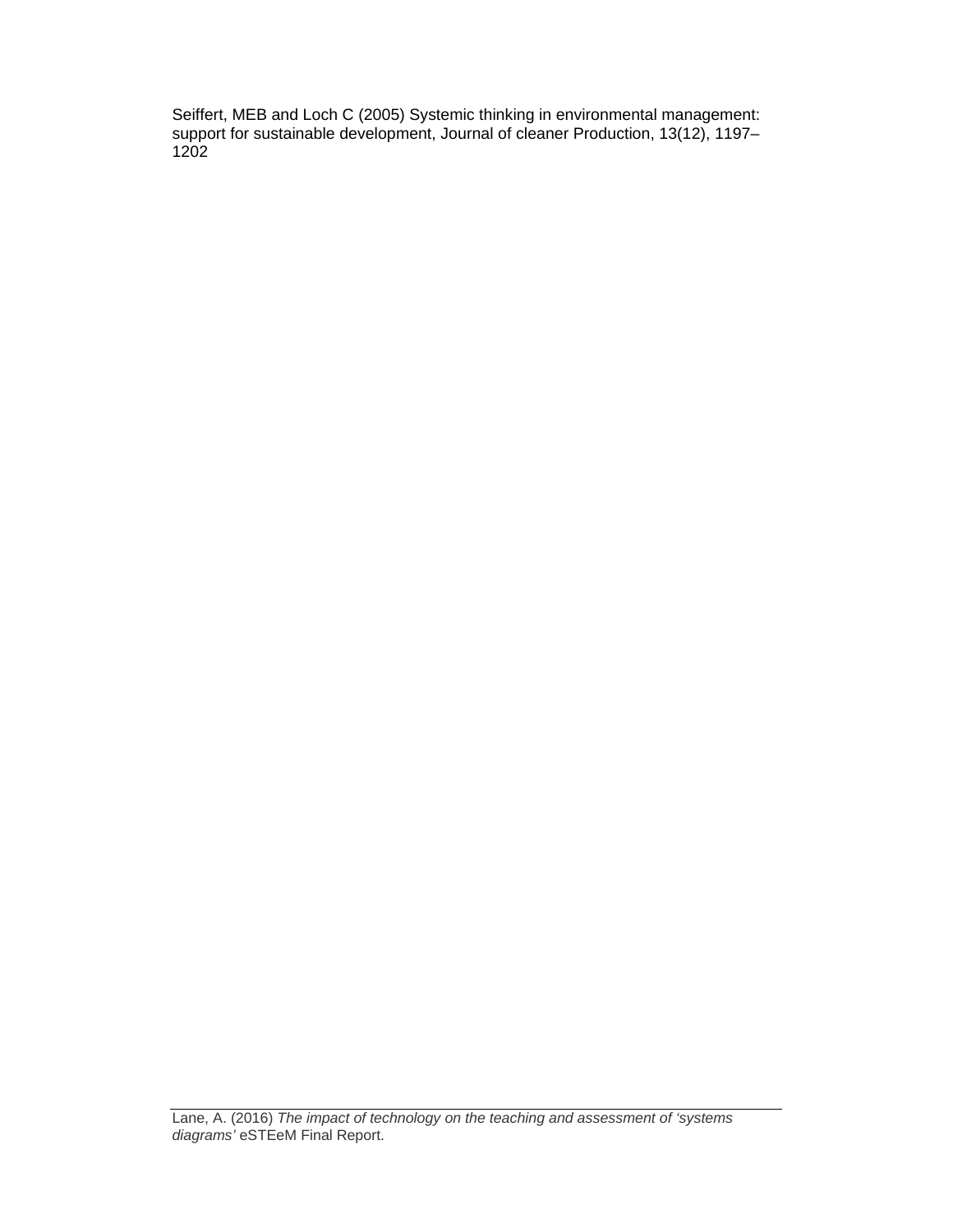# Annex 1 System diagramming student online survey questions

The aim of this survey/interview is to get you, from your own perspective as student who has recently completed T219/T319, to indicate what were your experience of, and views, on 'systems diagramming' as taught in the module:

(1) before you began studying the module;

(2) as you studied the module; and

(3) now that you have completed the module.

This covers the reasons for using diagrams, the techniques of drawing diagrams, the technology used to help with the diagramming process, the sharing of diagrams with others and the learning you gained from them.

# Ethics

This survey/interview forms part of a wider research project and as such I will want to keep a record of responses you make as they will collectively provide the data which I will subsequently analyse and write about. By continuing to participate in this survey/interview you will have consented to me using this data for this purpose. However, I will not be collecting any personal data about yourself nor identify you within any publications. You are free to leave the survey/interview at any time and/or indicate at that time that you do not want your contributions to the activities to be included in any analysis and publications. Any publications arising from this research will either be published under a CC licence or in an open access journal as appropriate.

# **Questionnaire**

Q1 Please indicate which of the following modules you have studied:

(Please select all that apply)

T219

T319

Q2 Had you used systems diagrams before studying T219/T319?

Yes

No

Q2a [If yes] Please explain in what situations you had previously used systems diagrams?

[Free text]

Q2b [If no] Please explain what were your reactions to having to learn about and draw systems diagrams?

# [Free text]

Q3 Please explain which diagram types taught in the module(s) you found most useful in your studies and which you found least useful and then give reasons for those choices

[Free text]

Q4 How did your use of technology for both studying and doing assignments influence how you learned about and drew diagrams within the module? Please explain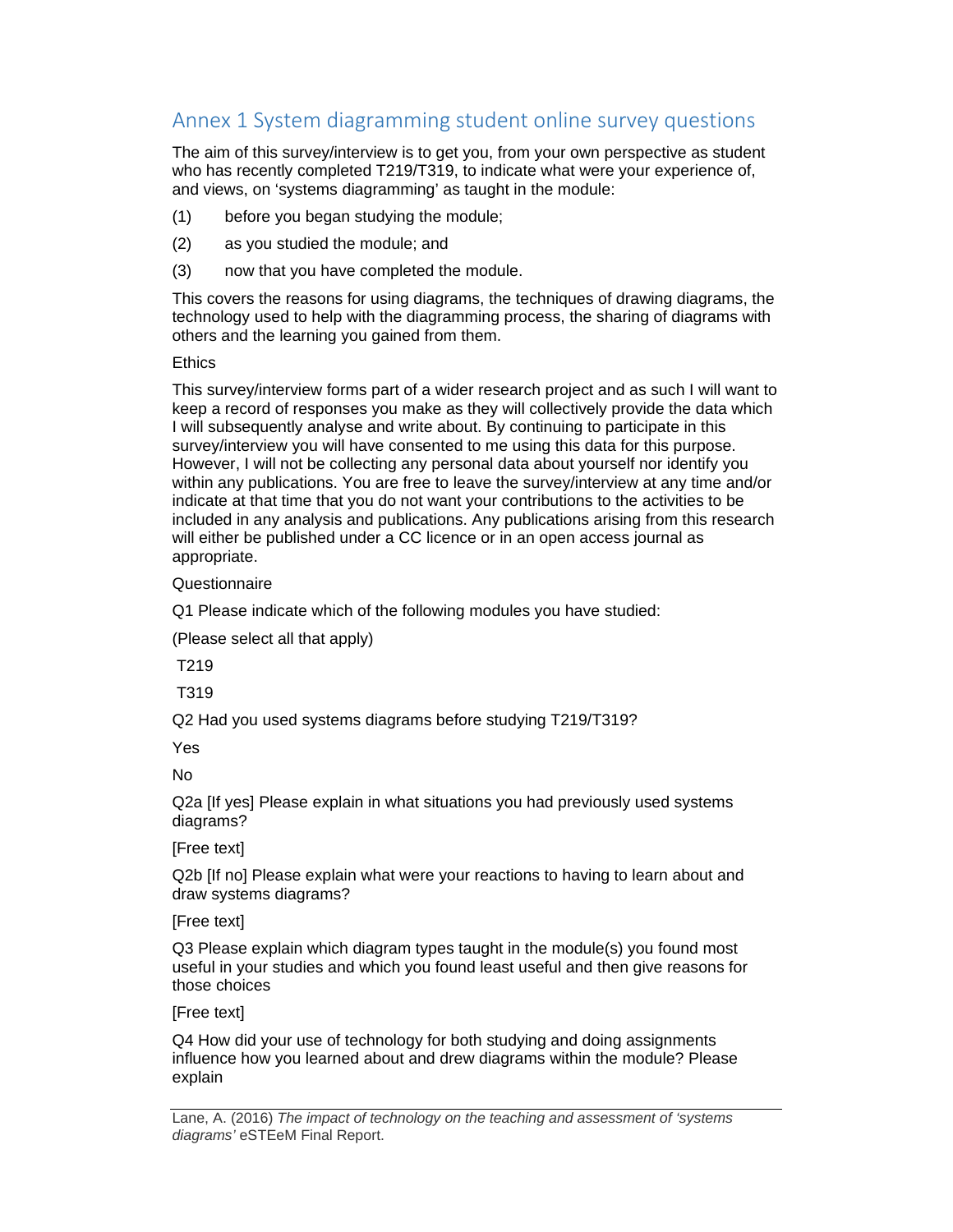# [Free text]

Q5 What did you feel about sharing diagrams with fellow students and did that help your studies? Please explain

[Free text]

Q6 What did you think of the tuition and feedback about your diagrams given by your tutor? Please explain

[Free text]

Q7 Would you use systems diagrams in the future and why?

Yes

No

Q7a If yes please explain how you would use system diagrams in the future

[Free text}

Q7b If no please explain why you would not use systems diagrams

[Free text]

Q8 Is there anything else you would like to say about your experience of using diagrams in the module(s)?

[Free text]

Q9 Would you be interested in taking part in a follow up telephone interview?

Yes

No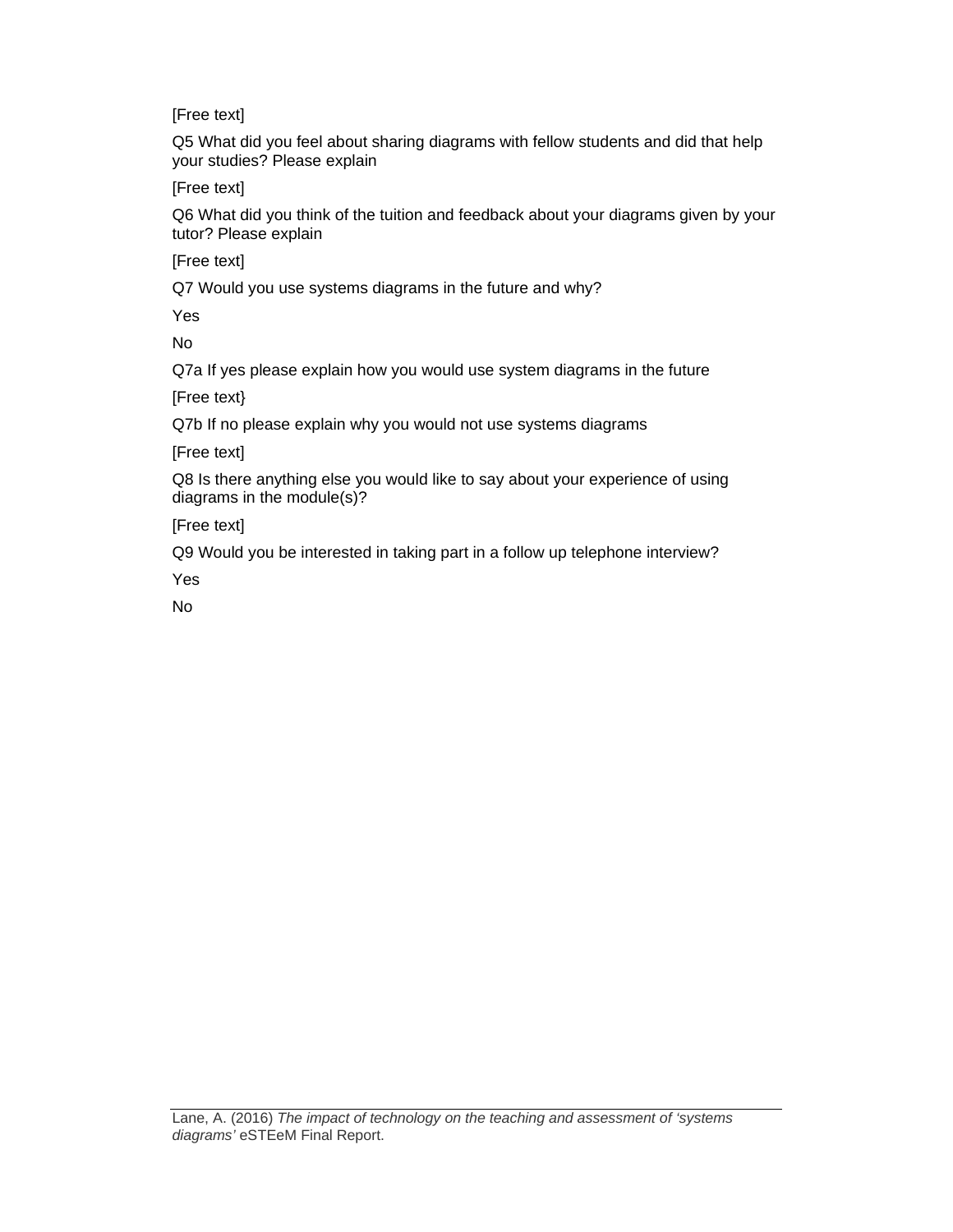# Annex 2 Telephone interview questions

# **Students**

How would you describe the key features of T219/T319 to another student thinking of taking the module(s)?

What was the most enjoyable aspect of T219/T319 for you and why?

What was the least enjoyable aspect for you and why?

What would you liked to have seen changed in what is taught on T219/T319?

What would like to have seen changed about the way things are taught in T219/T319?

Who or what helped you the most in understanding and drawing diagrams for T219/T319 and why?

# Associate Lecturers

What were your own experiences of systems diagrams before being an AL on T219/T319?

What are your own views on how systems diagrams are taught in T219/T319?

How have your students responded to learning about diagramming in the module?

How have your students coped with drawing and sharing diagrams throughout the module and in the assignments?

What were you experiences of assessing the diagrams that students included in their assignments?

Is there anything you would you like to see changed around how diagramming is taught and assessed in T219/T319?